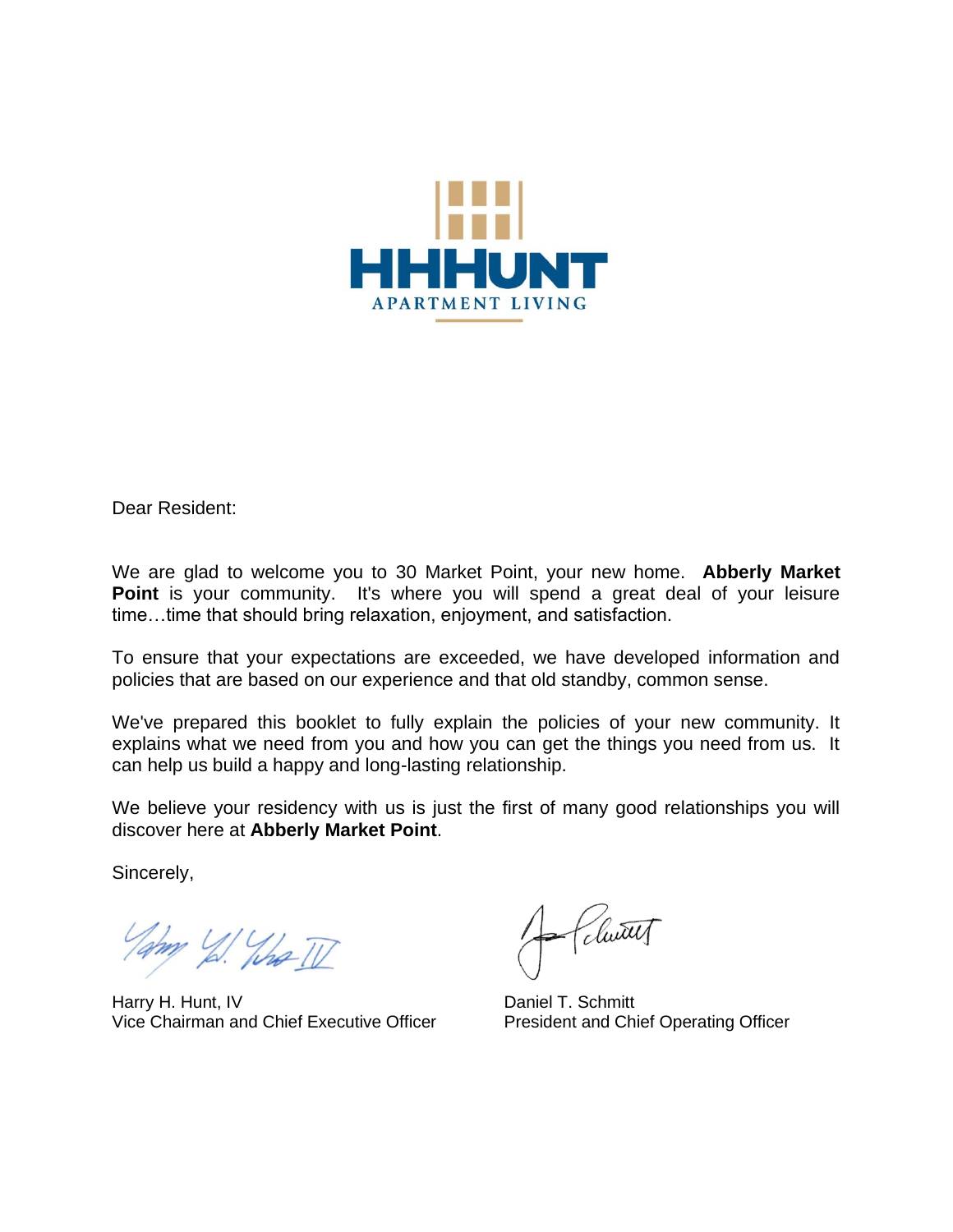

|                                            | 24 |
|--------------------------------------------|----|
|                                            | 17 |
|                                            | 13 |
|                                            | 18 |
|                                            | 25 |
|                                            | 13 |
|                                            | 19 |
|                                            | 18 |
|                                            | 25 |
|                                            | 19 |
|                                            | 16 |
|                                            | 8  |
|                                            | 26 |
|                                            | 26 |
|                                            | 8  |
|                                            | 13 |
|                                            | 8  |
|                                            | 3  |
|                                            | 23 |
|                                            | 24 |
|                                            | 22 |
|                                            | 22 |
|                                            | 18 |
|                                            | 26 |
|                                            | 23 |
|                                            | 12 |
|                                            | 27 |
|                                            | 27 |
| <b>Housekeeping/Service Requests.</b><br>. | 24 |
|                                            | 3  |
|                                            | 10 |
|                                            | 6  |
|                                            | 13 |
|                                            | 27 |
|                                            | 15 |
|                                            | 28 |
|                                            | 4  |
|                                            | 14 |
|                                            | 6  |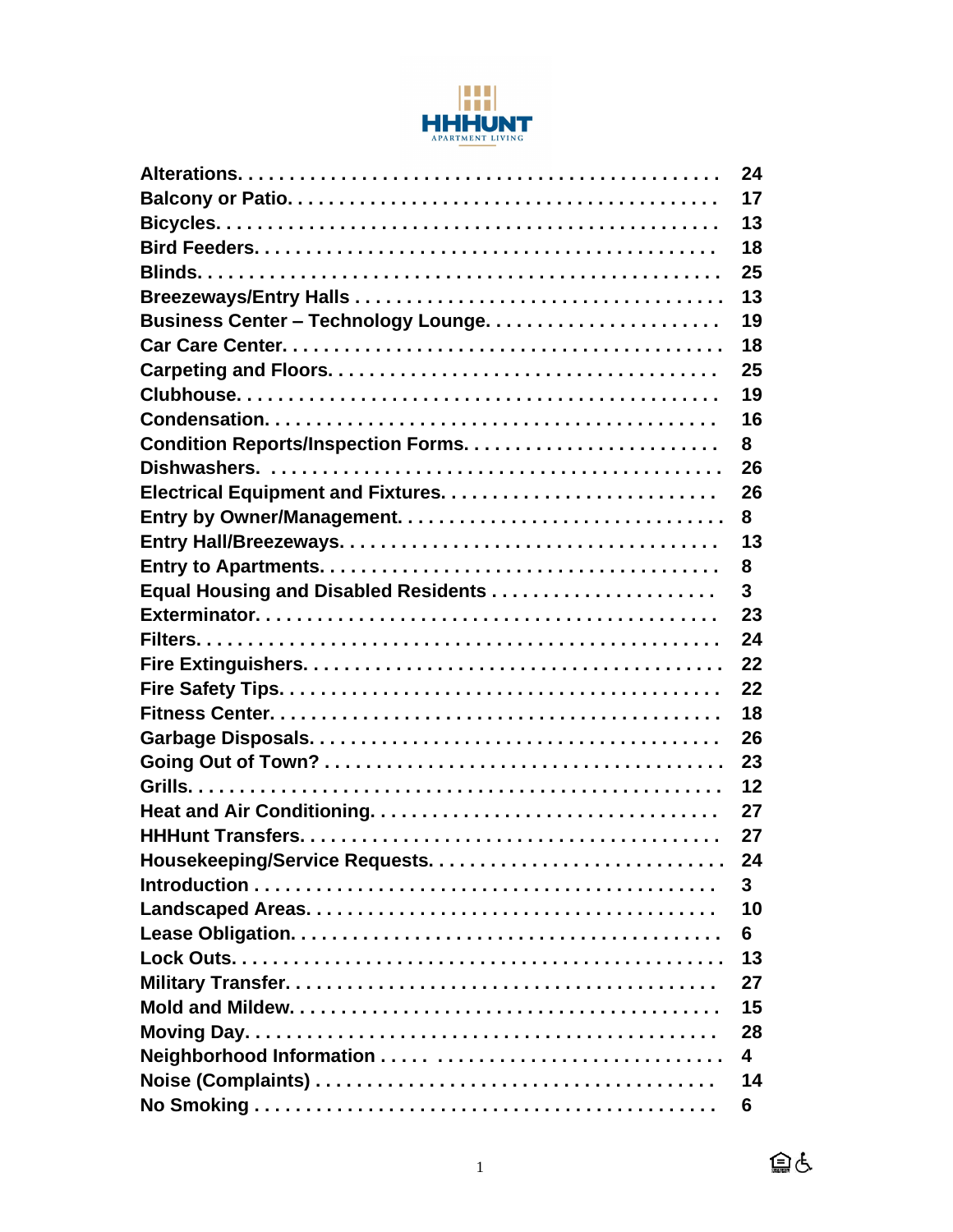

|                                           | 8  |
|-------------------------------------------|----|
|                                           | 21 |
|                                           | 11 |
|                                           | 14 |
|                                           | 6  |
|                                           | 9  |
|                                           | 14 |
|                                           | 19 |
|                                           | 26 |
|                                           | 18 |
|                                           | 20 |
|                                           | 12 |
|                                           | 11 |
|                                           | 6  |
|                                           | 7  |
|                                           | 9  |
|                                           | 7  |
|                                           | 13 |
|                                           | 13 |
|                                           | 21 |
|                                           | 23 |
|                                           | 23 |
|                                           | 29 |
|                                           | 12 |
|                                           | 6  |
|                                           | 8  |
|                                           | 7  |
|                                           | 19 |
|                                           | 12 |
|                                           | 17 |
|                                           | 4  |
| When Things go Wrong Maintenance Service. | 4  |
|                                           | 3  |
|                                           | 19 |
|                                           | 25 |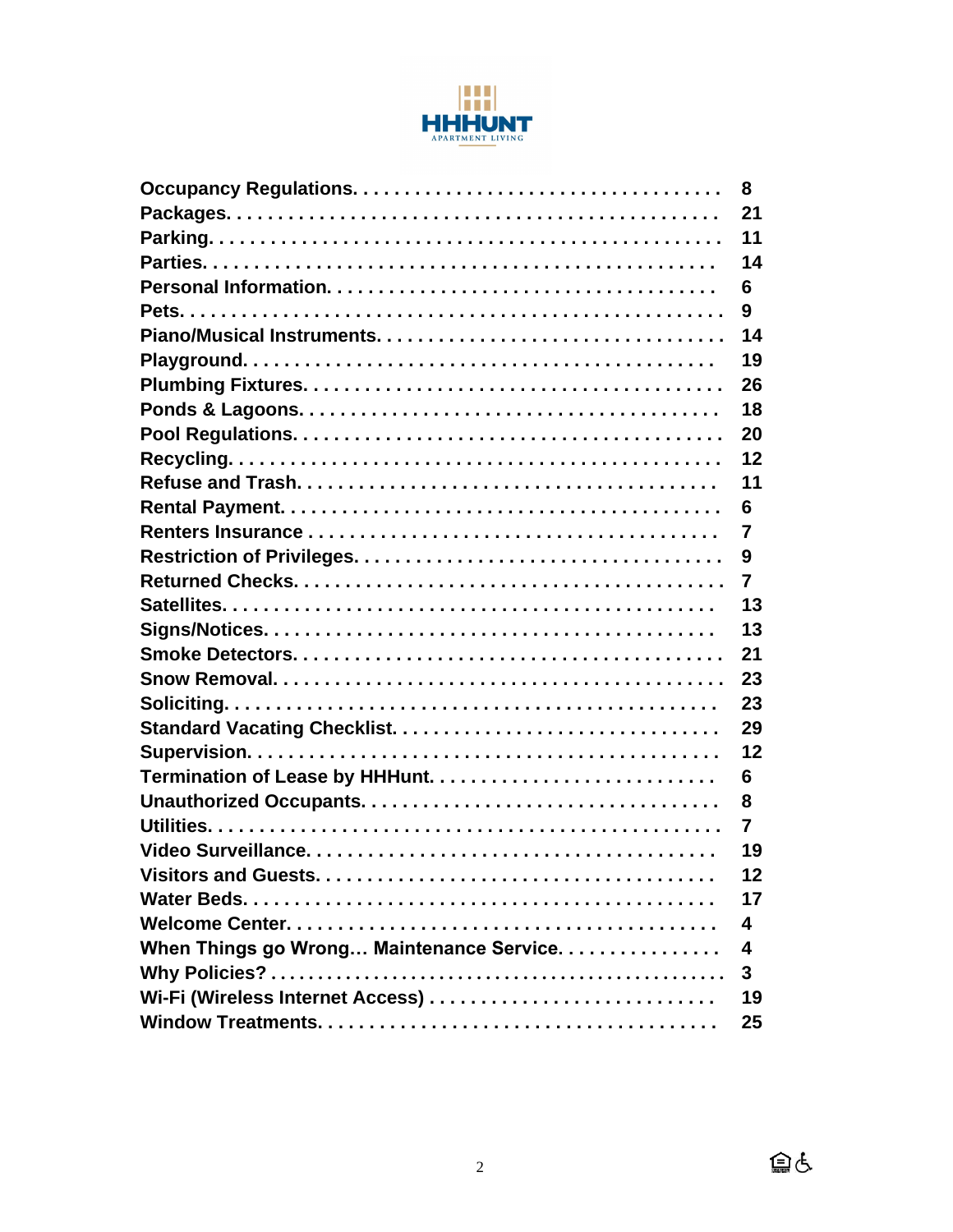

## **INTRODUCTION**

You have signed a lease agreement acknowledging that you, your family, and guests will comply with all policies included herein. Any changes to our policies will be stated in our newsletter or within special notices delivered to your door. We appreciate your compliance to our rules and regulations and encourage you to advise us in the event that any of your neighbors are not in compliance with these rules.

Your apartment was designed and intended for reasonable residential use. It was designed to comply with all applicable building codes at the time of construction. These building codes, we believe, assume certain types of reasonable use of an apartment. Unreasonable use of your apartment such as very large gatherings of people, having excessive or heavy machinery or furniture, etc., may exceed design criteria. For your safety, the safety of your guests and other residents in the building, unreasonable use of your apartment must be avoided.

## **EQUAL HOUSING AND DISABLED RESIDENTS**

HHHunt is committed to ensuring equal opportunity in housing and fully supports and expects all Team Members to uphold the Equal Housing Opportunity Statement:

"We are pledged to the spirit of U.S. policy for the achievement of equal housing opportunity throughout the nation. We encourage and support an affirmative advertising and marketing program in which there are no barriers to obtaining housing because of race, color, religion, sex, handicap, familial status, or national origin."

Disabled persons in need of an accommodation to HHHunt or community policies or a modification to the apartment, building or common areas may, at their option, complete a Reasonable Accommodation/Modification Request Form to be submitted for approval. Verbal requests for an accommodation or modification are also acceptable.

Any requests for accommodation or modification will be relayed to the designated compliance manager with HHHunt. In determining if an accommodation may be necessary, there must be an identifiable relationship between the requested accommodation and the individual's disability. In certain instances, the compliance personnel member may request additional information from a third party to verify the need for the requested accommodation or modification.

## **WHY POLICIES?**

What follows are the policies of **Abberly Market Point**. Sounds like an imposing booklet, doesn't it? Well, it isn't. These policies have been carefully thought out and proven through our experience. The reason for them is to prevent things that should not happen. We want to ensure your happiness and satisfaction while living at **Abberly Market Point**.

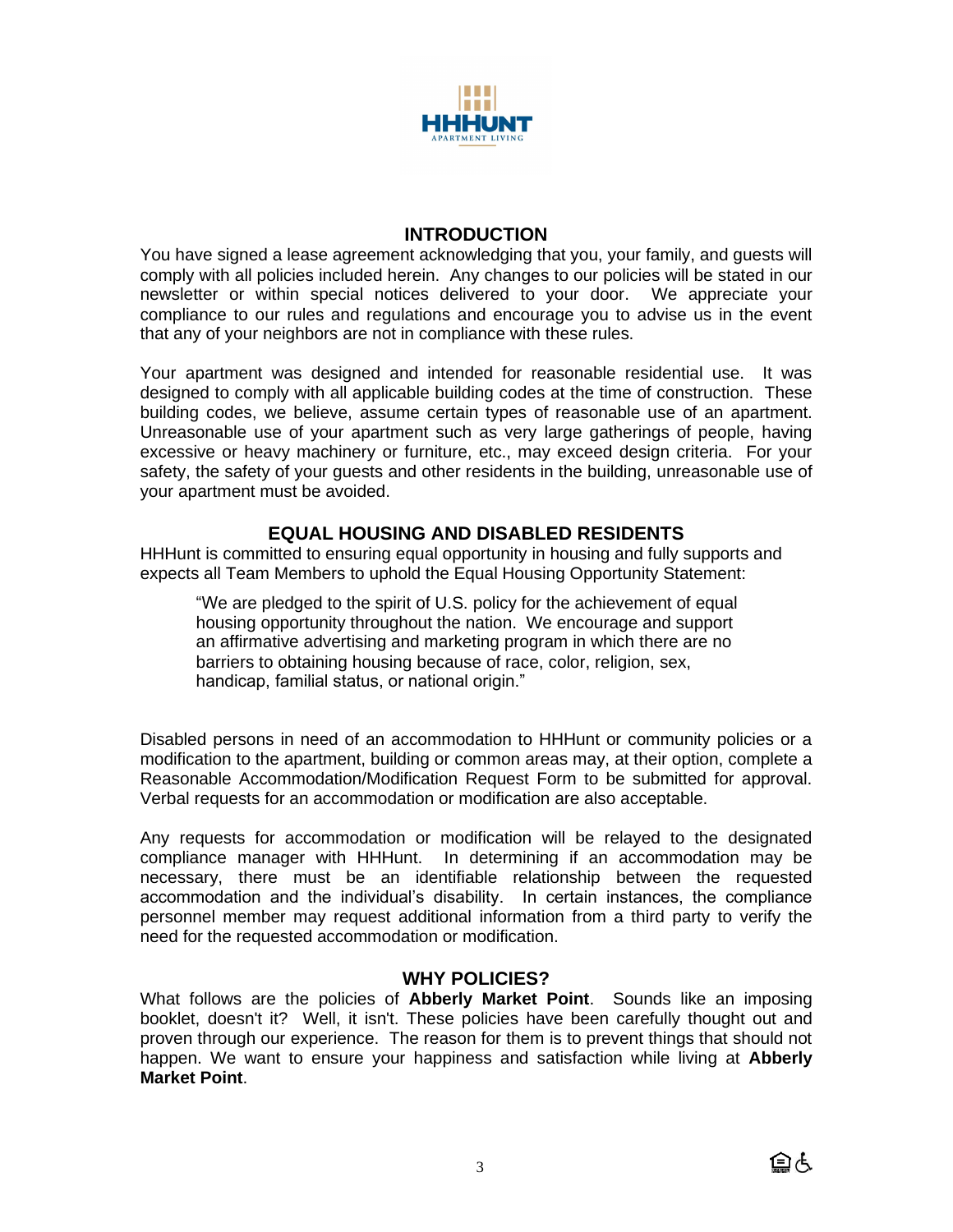

Please observe these policies, as we are obligated to enforce them fairly to ensure your comfort and privacy, the rights of other residents and the property, which plays such an important part in creating an above-average lifestyle for all residents.

In order to keep us responsive to your needs and the community we serve, the Management of **Abberly Market Point** reserves the right, without advance notice, to alter, adjust or add to these rules if situations arise that warrant such action. We want your new home to be everything you expected and more!

## **WELCOME CENTER**

Our leasing Management Office hours are listed below for your reference.

| Monday - Friday | $9:00am - 6:00pm$                 |
|-----------------|-----------------------------------|
| Saturday        | $10:00am - 5:00pm$                |
| Sunday          | $1:00 \text{pm} - 5:00 \text{pm}$ |

We encourage you to contact us or visit during the week whenever possible so that we may spend as much time as needed addressing your concerns or visiting with you. Please be aware that our weekend Management Office hours tend to very hectic and we may be required to ask you to wait for attention to your request or concern.

## **NEIGHBORHOOD INFORMATION**

Please find below some important phone numbers that you may need at your fingertips. In the event that you require additional information about your new neighborhood, we invite you to contact a member of our Team.

| Leasing Management Office                                  | 864-234-4700 |
|------------------------------------------------------------|--------------|
| Service Requests (during Management Office hours)          | 864-234-4700 |
| Emergency Service Requests (after Management Office hours) | 864-234-4700 |
| <b>Rescue Squad</b>                                        | 911          |
| <b>Fire Department</b>                                     | 911          |
| Police Department (Emergency)                              | 911          |
| Police Department (Non-emergency)                          | 864-271-5210 |
| <b>Animal Control</b>                                      | 864-467-7595 |
| <b>Voter Registration</b>                                  | 864-467-7250 |
| Hospital- St. Francis Health                               | 864-675-4000 |
| Hospital- Greenville Memorial Hospital                     | 864-455-7000 |
| VET Hospital: Animal Hospital- emergency                   | 864-232-1878 |
| <b>Mauldin Elementary School</b>                           | 864-355-3700 |
| Dr. Phinnize J Fisher Middle School                        | 864-452-0800 |
| <b>J.L. Mann High School</b>                               | 864-355-6300 |
| Power- Duke Power                                          | 800-777-9898 |
| Cable/Internet- AT&T                                       | 864-509-9709 |
| Newspaper                                                  | 800-736-7136 |
| Other                                                      |              |
|                                                            |              |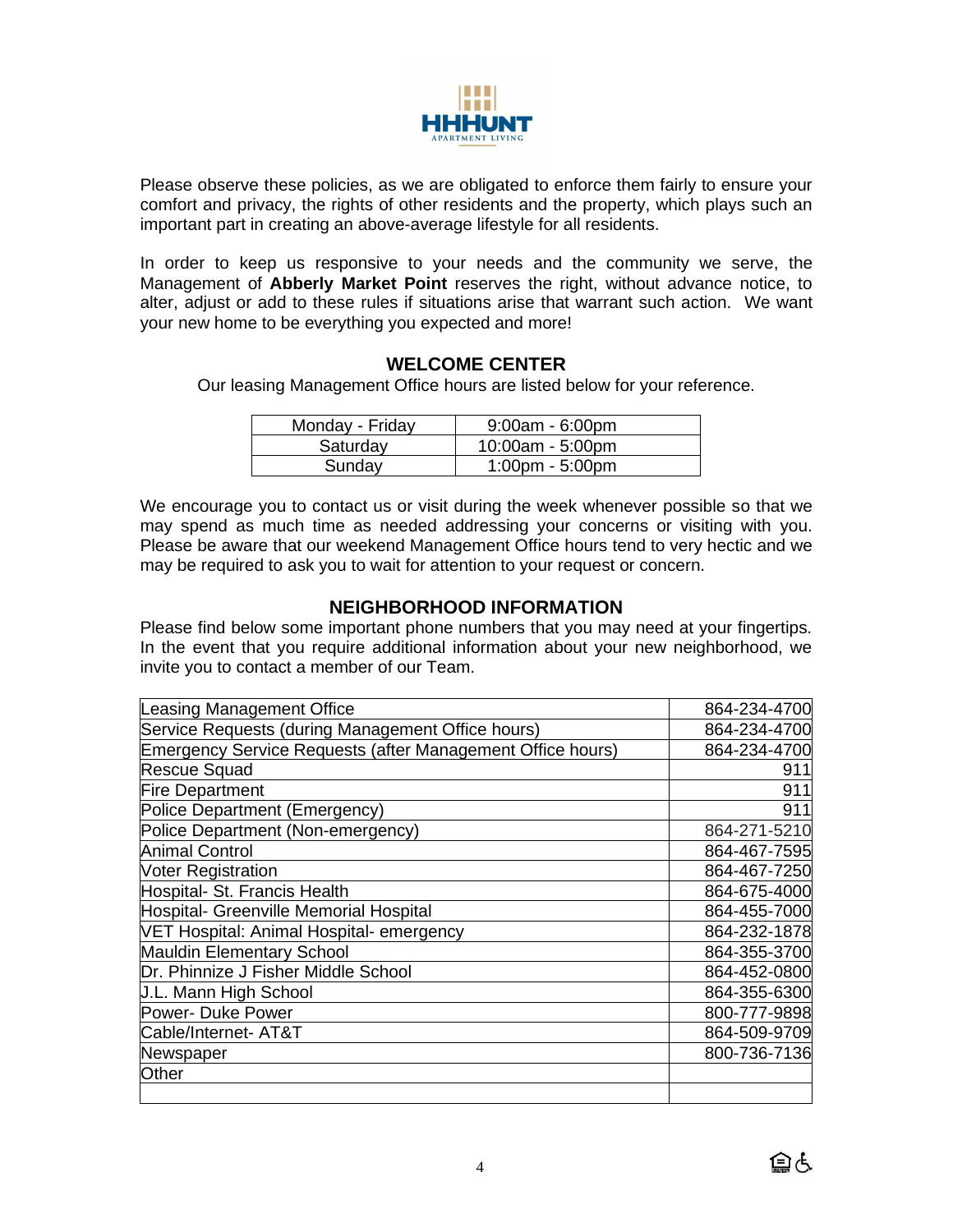

# **WHEN THINGS GO WRONG . . . MAINTENANCE SERVICE**

**Abberly Market Point** provides you with maintenance service 24 hours a day. This means we have someone on call at all times every day of the year. If you have an emergency, call the appropriate number listed in the neighborhood information section of this Handbook. If the emergency involves water, please use the master water cut-off valve, generally located under the sink or behind the commode, to minimize damage. A member of our Service Team will be there as soon as possible.

For your convenience, you may also submit service requests online 24 hours a day via our website at [www.liveAbberlyMarketPoint.com.](http://www.liveabberlymarketpoint.com/) If your request is an emergency, please call the emergency number. Requests submitted via the website are not received until the next business day.

During Management Office hours, please contact the Leasing Management Office for any service requests that you may have, whether they are emergency or nonemergency. Our Management Team can quickly dispatch the appropriate personnel to handle your problem. We suggest that when you call in a request, please find out to whom you are speaking and request that same person if the problem continues. This way we will be able serve you more efficiently, and will get to know you better.

#### **PLEASE NOTE THAT AN EMERGENCY IS ANYTHING THAT IS CAUSING OR HAS THE POTENTIAL TO CAUSE DAMAGE OR HARM.**

## *What Constitutes an Emergency?*

- $\checkmark$  Instances that could cause slip, trip or fall hazards or otherwise cause injury to a resident, guest or Team Member
- $\checkmark$  No hot water
- $\checkmark$  No electricity
- $\checkmark$  Gas leaks or no gas
- $\checkmark$  Major overflow from toilet, washing machine, dishwasher, or hot water heater, or any other significant water intrusion
- $\checkmark$  Sewer backups
- $\checkmark$  Clogged toilet(s) when plunging does not clear the clog
- $\checkmark$  Inoperable or beeping smoke detector
- $\checkmark$  Frozen pipes
- $\checkmark$  No air conditioning
- $\checkmark$  No heat
- $\checkmark$  No refrigeration
- $\checkmark$  Oven and/or Range are not working
- $\checkmark$  Inoperable washer/dryer
- $\checkmark$  Security-related problems such as vandalism, broken window or door locks, or broken windows
- $\checkmark$  Wild animal (for example squirrel, bat or snake) in the apartment

#### **Please do not utilize our Emergency Service for non-emergency requests.**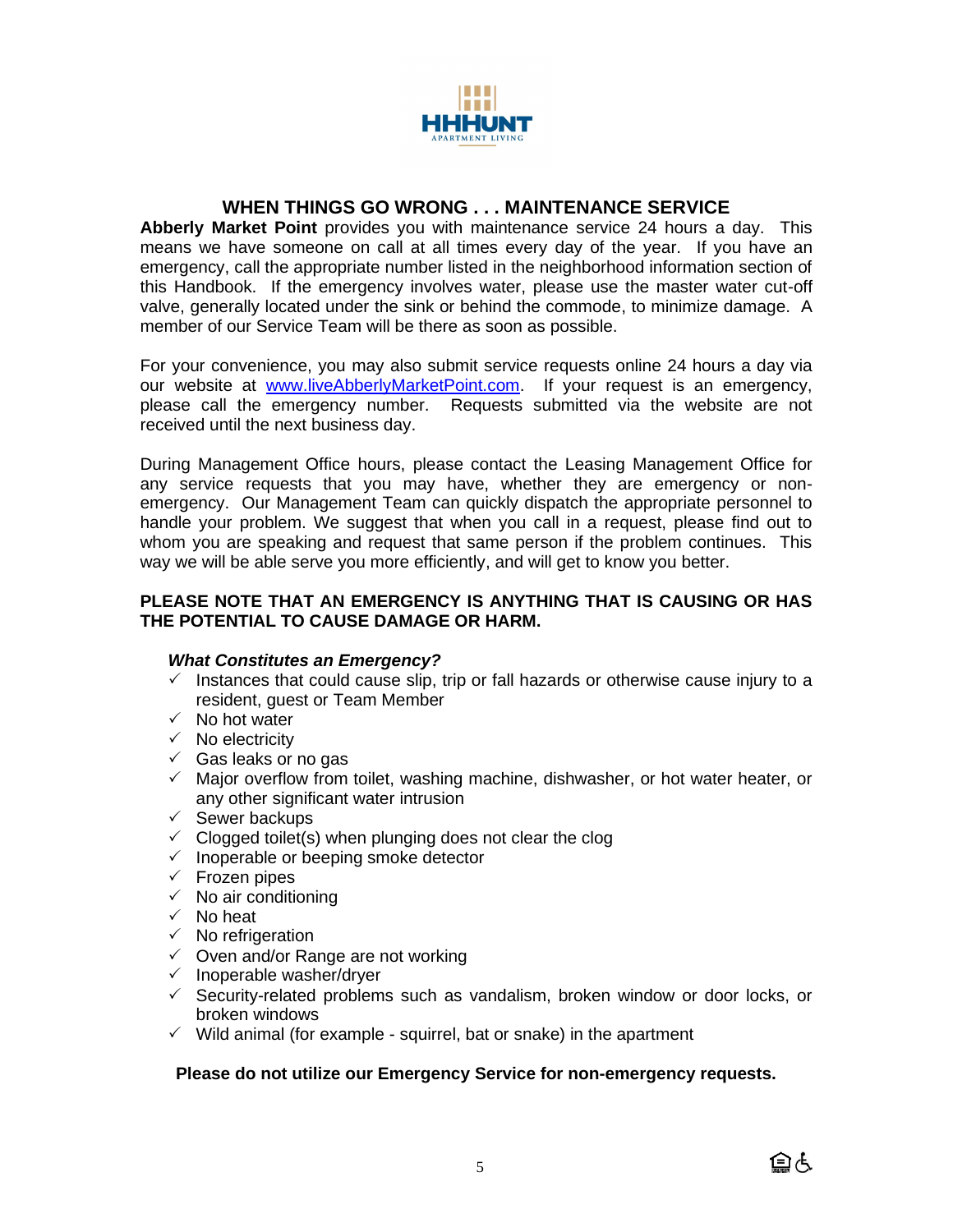

Our Service Team continuously strives to provide our residents with the best possible maintenance service. The Team has completed a program of training that will enable them to identify preventive maintenance opportunities in each apartment. Therefore, when maintenance is called to your apartment for a repair they will be performing preventive maintenance checks in addition to repairing the item requested. We believe this type of program will eliminate many emergency work requests and therefore provide better service for all our residents.

## **PERSONAL INFORMATION**

NUMBER PLEASE!! For your protection and convenience, please furnish our Team with your home and business telephone numbers as well as an email address. On occasion, we may find it necessary to contact you for emergencies or to communicate an urgent matter. Since your address and telephone numbers are handled as confidential information by our Team, we encourage you to inform your friends of your move, as we will not furnish them with this information.

## **NO SMOKING**

Abberly Market Point is a smoke free community. This refers to any use or possession of a cigar, cigarette, e-cigarette, hookah, vaporizer, or pipe containing tobacco or a tobacco product. Smoking is prohibiting at all locations on the property and can only be done outside of the property lines. Fines will begin at \$150 if caught. Any violation of the no smoking policy is a material and substantial violation of this Addendum and the Lease Contract. Even though smoking may be permitted in certain limited outside areas, we reserve the right to direct that you and your occupants, family, guests, and invitees cease and desist from smoking in those areas if smoke is entering the dwellings or buildings or if it is interfering with the health, safety, or welfare or disturbing the quiet enjoyment, or business operations of us, other residents, or guests.

# **LEASE OBLIGATION**

Please be aware that your lease is a legally binding contract. The lease outlines what you can legally expect from **Abberly Market Point** and what the community can expect from you in return. In the lease you have agreed to rent an apartment home for a specific length of time at a mutually agreed upon rental rate. Since the terms of the lease are binding you cannot arbitrarily reduce the term of the lease by moving or reduce the amount of rent that you have agreed to pay over the term of the lease.

Please note that a sixty (60) day notice does not automatically release a resident from lease obligations during the lease term. Quite fairly, we have the right to take legal action for damages and rent arising from a premature move or in the event that proper notice has not been given in accordance with the terms of the lease.

If you find that you must move, contact a member of our leasing or Management Office team as soon as possible. We will help you by explaining your obligations and possible alternatives.

# **TERMINATION OF A LEASE BY HHHUNT**

A resident's lease may be terminated if there is a breach of the agreement or noncompliance with related policies. Notice of termination can be served to the resident

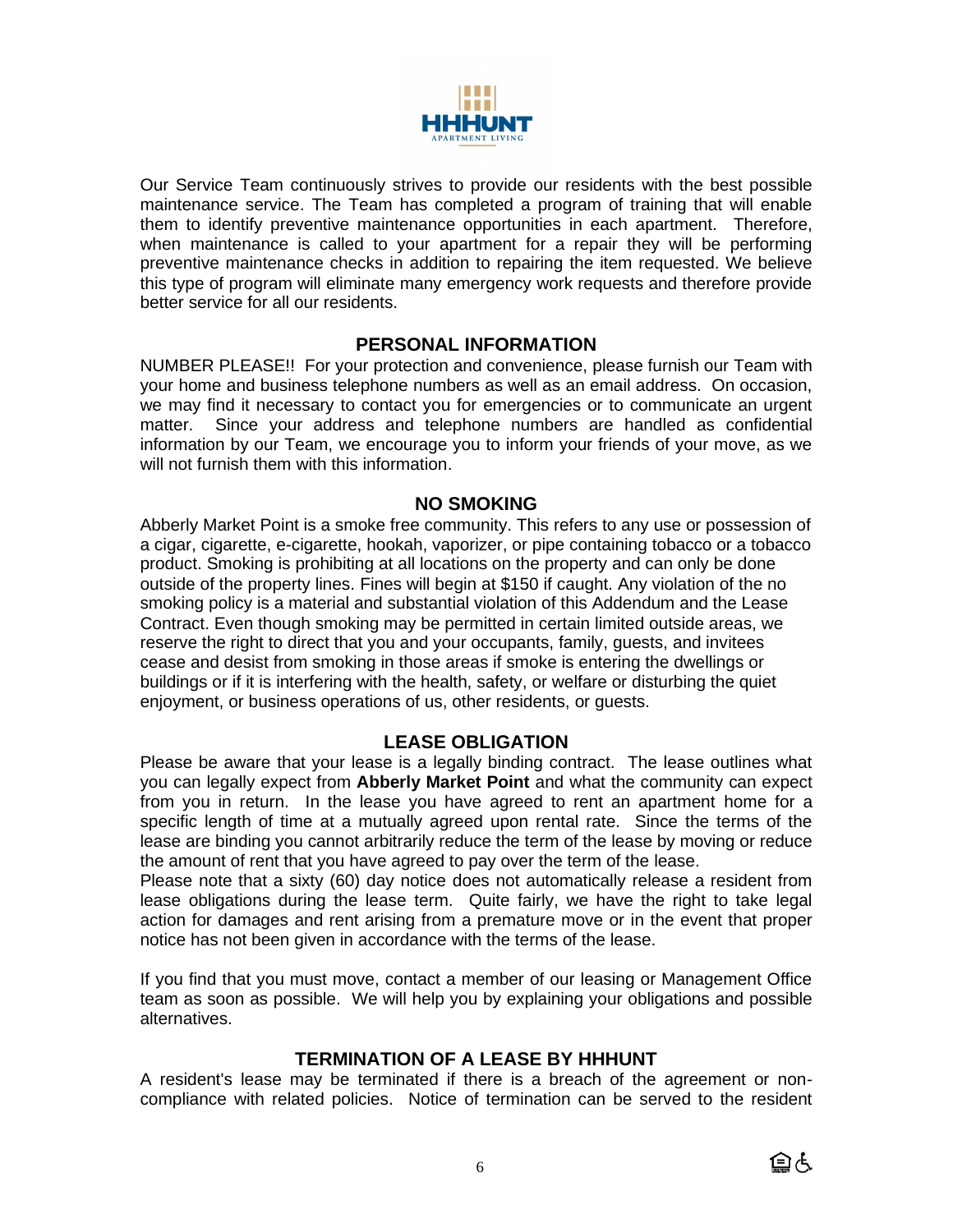

after the first warning of a violation has been issued. In accordance with state and local Landlord & Tenant Act(s), the resident will still be responsible for the total term rent until the lease ends or the apartment is re-rented.

#### **HHHunt reserves the right to give the resident a sixty (60) day written notice prior to the expiration date of the lease in the event that renewal of said lease is not desired.**

Additionally, should the resident be late with the rent payment three times within the term of the lease that shall be grounds for termination of the lease, at the option of HHHunt.

## **RENTAL PAYMENT**

In accordance with your lease, rent is due and payable on the first of each month. Checks should be made payable to **Abberly Market Point** and should be handdelivered to the Management Office in person.

You may also mail your payment to our Management Office. Postdated checks are not accepted by our Management Office. All checks will be deposited upon receipt regardless of the date indicated on the check.

We encourage you to pay your rent online using our Resident Portal, which may be accessed through our website at [www.abberlymarketpoint.com.](http://www.abberlymarketpoint.com/) You will receive a receipt within minutes and allows you more flexibility.

Residents agree to pay late charge as per the lease agreement for rent received after the close of business on the  $5<sup>th</sup>$  day of the month, REGARDLESS OF WEEKENDS, HOLIDAYS, AND/OR POSTMARK. Personal checks will not be accepted after the 5<sup>th</sup> of the month. All late rental payments must be made in the form of certified funds. No exceptions will be made.

If only a partial payment is made, the late fee will be charged accordingly. Postdated checks cannot be accepted. Management reserves the right to accept rental payment only from persons listed as responsible parties on the lease (lessees) and may refuse rental payments made by occupants.

## **To ensure the safety of our Team, cash is not accepted**

# **RETURNED CHECKS**

There will be a charge of **\$35.00**, plus a late fee of **ten percent of your rental amount**, for any returned check in addition to applicable bank charges. Returned checks will not be redeposited. Please be advised that a CERTIFIED CHECK, CASHIER'S CHECK, or MONEY ORDER is required to cover returned checks and any associated fees. It is our policy to require payment of rent with certified funds in the event that two (2) checks have been returned.

# **UTILITIES**

All utilities must be transferred into an account in your name on or before the lease commencement date and maintained in your name until your move-out date or termination of your financial obligation. **A \$25.00 administrative fee may (in** 

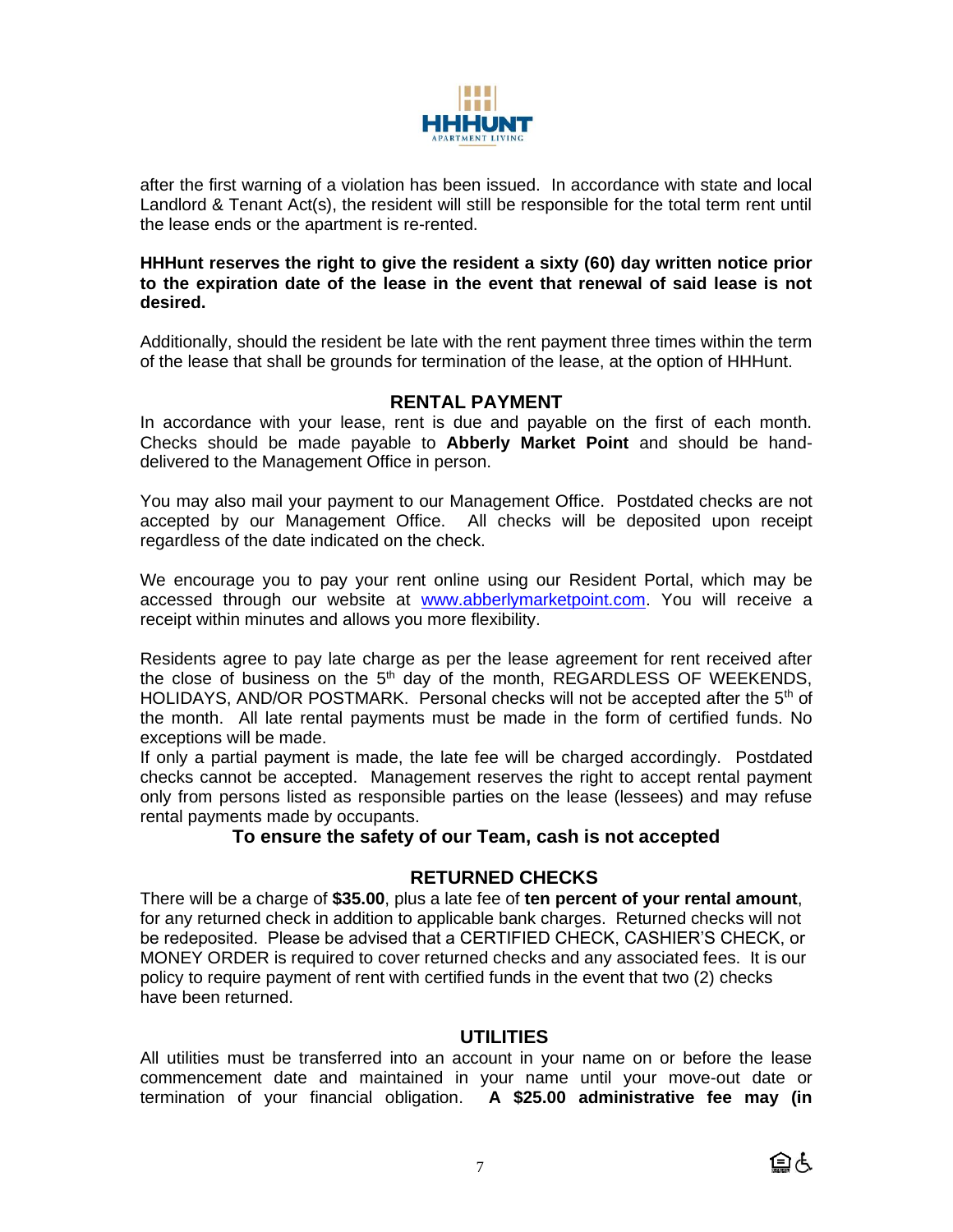

**accordance with state and local regulations) be applied to all utility bills received by our Management Office after the beginning date of the lease or prior to termination of financial obligation.** The administrative fee will be billed on a monthly basis until the utility is transferred into your name.

In the event that a utility is disconnected, the resident will be responsible for payment of any damages resulting from the interruption of service, including but not limited to frozen pipes and loss of refrigeration. We recommend that you maintain a room temperature of at least 60 degrees in your apartment to prevent pipes from freezing.

## **RENTERS INSURANCE**

PLEASE BE ADVISED THAT THE COMMUNITY INSURANCE POLICY DOES NOT COVER DAMAGE TO YOUR PERSONAL PROPERTY WHETHER BY FIRE, WATER, VANDALISM OR ANY OTHER CAUSE. We require that you obtain a renter's insurance policy to cover any damage to your personal property. You will need to have \$100,000 in liability coverage and \$12,000 in personal belongings coverage and have Abberly Market Point Listed as an additional insured. Further, the owner's insurance policy does not cover damage to the premises as a result of negligence on the part of the resident.

## **CONDITION REPORTS / INSPECTION FORMS**

Please complete your Condition Report (Move-in Inspection Form) and return it to the Management Office within five (5) days after the commencement of your lease. This list will be used to correct any problems at the start of your lease and to prevent an incorrect charge for damages that were present when you accepted possession of your apartment. Please note that emergency issues will be resolved immediately. **Abberly Market Point** Service Team will address and resolve any non-emergency issues within 30 days.

In the event that the Condition Report is not received within the five (5) days after commencement of the lease, **Abberly Market Point** assumes the apartment is in perfect condition.

## **OCCUPANCY REGULATIONS**

HHHunt conforms to the following policy unless state or local regulations dictate otherwise:

| 1 Bedroom:        | Maximum of two (2) persons  |
|-------------------|-----------------------------|
| 1 Bedroom w/ Den: | Maximum of two (2) persons  |
| 2 Bedroom:        | Maximum of four (4) persons |
| 2 Bedroom w/Den:  | Maximum of four (4) persons |
| 3 Bedroom:        | Maximum of six (6) persons  |

## **UNAUTHORIZED OCCUPANTS**

Only the residents listed on a lease may occupy an apartment. Any non-registered individual is considered to be an unauthorized occupant. Please be aware that no legal recourse is provided either for the residents on the lease or for the leaseholder in the event of damages or non-payment of rent by an unauthorized occupant. Therefore, for the protection of both the resident and HHHunt, legal proceedings will be initiated

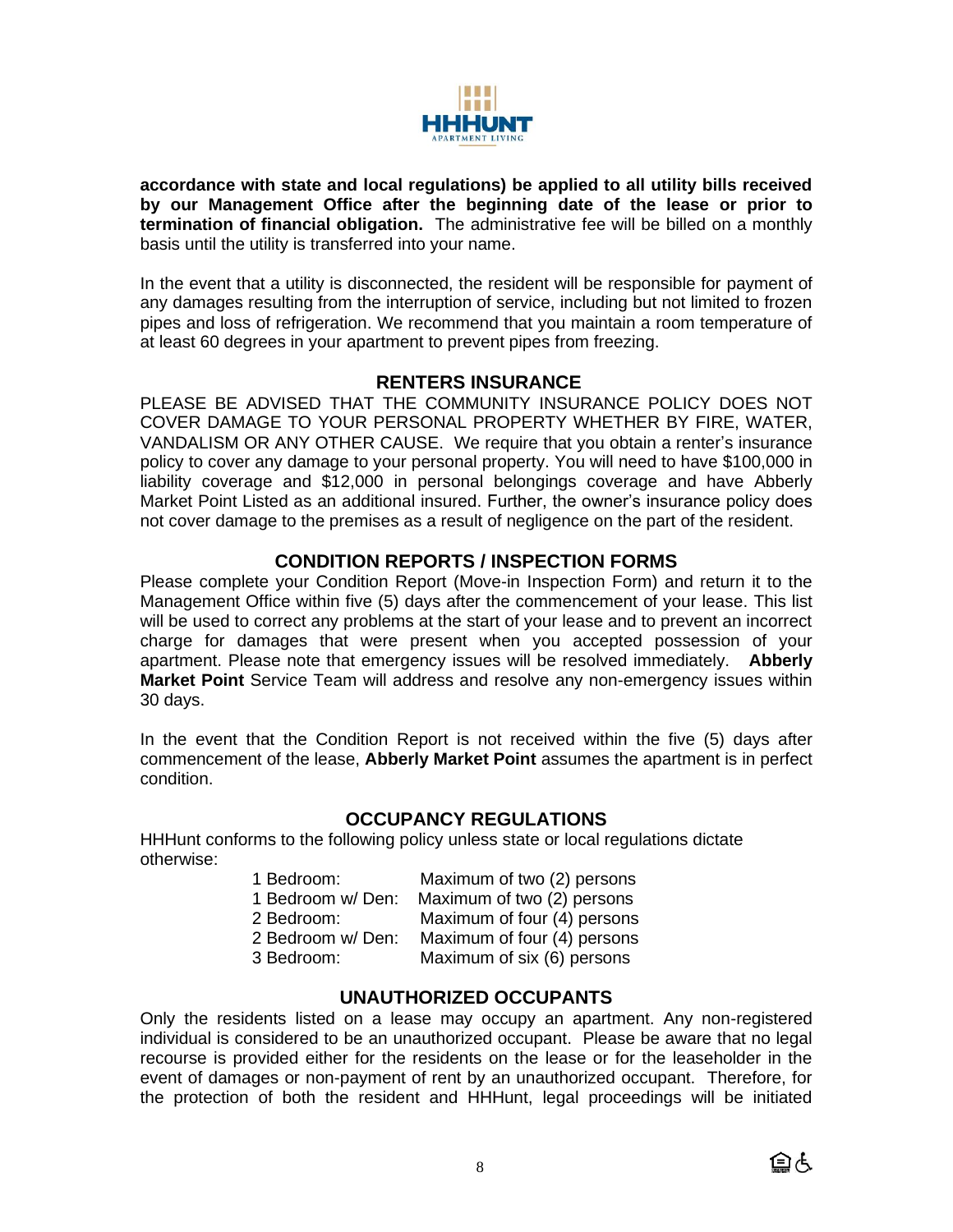

against violators. Management has the right to enter the apartment at any reasonable time to verify lease obligations.

# **ENTRY BY OWNER / MANAGEMENT**

HHHunt maintains the right to enter apartments at any reasonable time to inspect or maintain the apartment community. We will always give reasonable notice of the intent to enter an apartment home except in cases of emergency. Notice of entry will be provided for preventative maintenance (filter changes) via the community newsletter, notice on apartment door, or email.

Please be advised that a request for service or the return of a Condition Report provides Management with permission to enter an apartment home to complete the requested service. No further notice will be required from Owner or Management.

Please rest assured that any time the Service or Management Office Team enter your apartment, the door will be locked when they leave and documentation of their visit will be left in a conspicuous location.

# **ENTRY TO APARTMENTS**

To protect your privacy and your property, our policy is to refuse access to your apartment to all persons not listed on the lease agreement. If you anticipate a delivery of goods to your apartment (furniture, movers, etc.) or the arrival of friends or relatives in your absence, the Management Office must have your permission, IN WRITING ONLY, to issue a key for entry. The person you are leaving the key for will be required to show photo I.D. when picking up the key. Management will not be held accountable if keys are lost or not returned.

# **RESTRICTION OF PRIVILEGES**

Outstanding charges such as non-payment of rent, late fees, damages, lockout fees and delinquent sub-metered utility bills may result in the revocation of privileges including access to amenities and services. Please also be aware that continued lease violations may also result in the revocation of privileges.

Access to amenities and services may be revoked, without notice, and such revocation will remain in effect until all monies have been paid and/or lease violations have been resolved to Management's satisfaction.

## **PETS**

Pets may be allowed at HHHunt communities provided that the appropriate fee(s) and/or deposit(s) are paid prior to acquiring the pet and upon Management approval. There is a three animal maximum and a limit of two dogs per apartment home. Any refundable deposits paid will not be used for repairs exceeding normal wear and tear until all Residents vacate the apartment and a vacating inspection has been performed. All repairs or damage made during occupancy must be paid in certified funds at the time of the repair.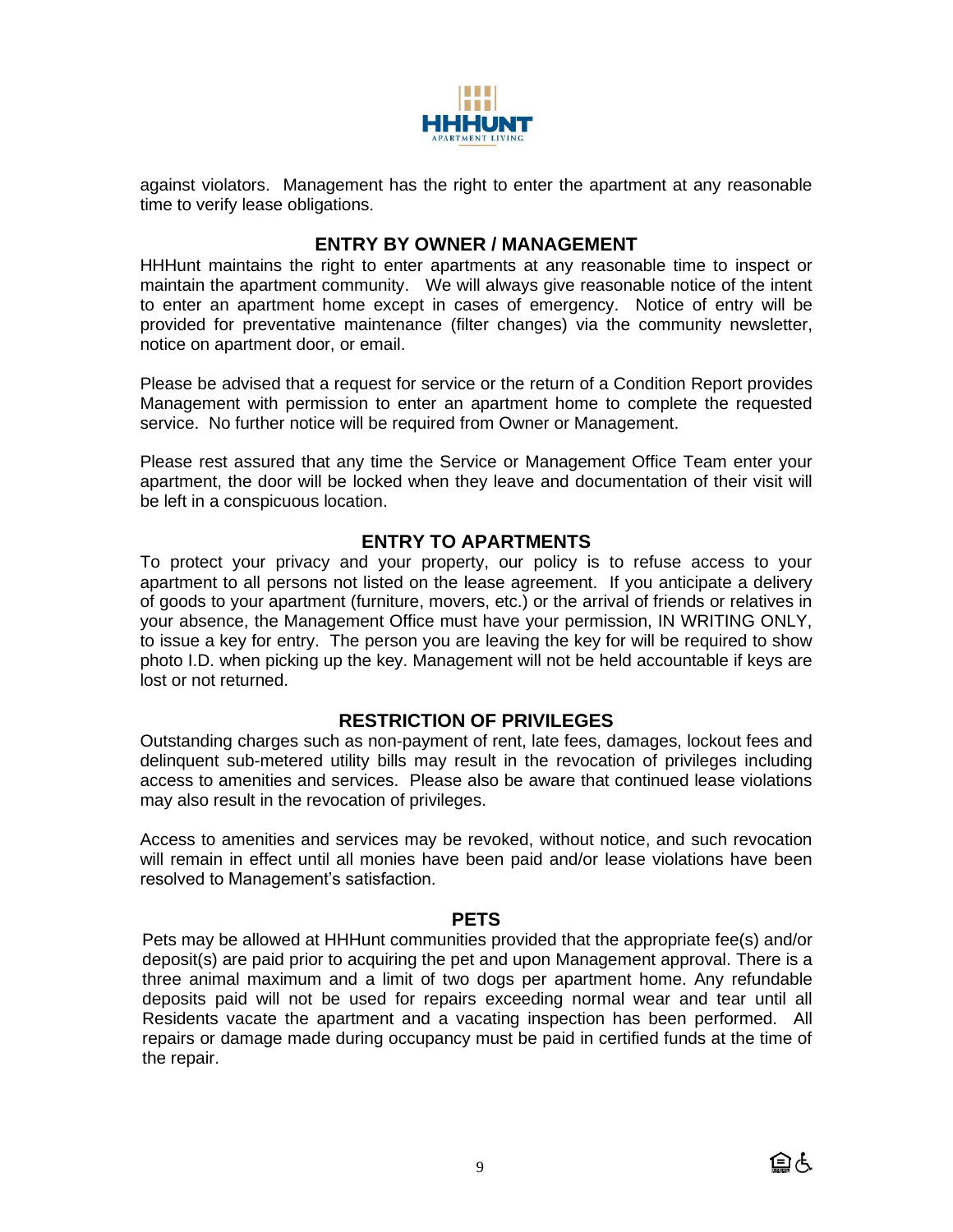

All pets must be registered with the Leasing Office before bringing the pet into the apartment. This includes a pet that may or may not require a fee or deposit. Any pet brought into the apartment will be subject to our current pet policies regardless of the lease start date. Any non-registered pet will result in a **\$350.00** illegal pet fine (per pet, per occurrence). The fine will not be applied to any pet registration fee or deposit.

The fee is a non-refundable fee and no portion of the fee will be returned to the resident(s) after the apartment has been vacated regardless of the condition of the apartment.

All Residents who have signed the Lease Contract and the Animal Addendum will be jointly and severally liable for any and all damages caused by the animal or pet. This includes damage to another person's property or injury another person, as well as, damage to the premises.

Residents are responsible for the animal's actions at all times. The following rules were established to ensure animals or pets do not prevent any resident from enjoying the comforts of their apartment home and community. Failure to follow these regulations may result in Management revoking the Resident's right to have a pet on the premises or fines.

- a. Animals or pets may not be left in the apartment, unattended for a period of time considered inhumane to the animal, or leave the animal on the patio, balcony, or in common areas of the building unattended.
- b. Dog Specific Rules Dogs are only allowed to defecate or urinate in areas away from the apartment premises. **THE RESIDENT IS RESPONSIBLE FOR CLEANING UP ANIMAL WASTE.**
- c. Any damage to shrubbery or landscaped areas will be the sole responsibility of the resident. **DOGS MUST BE KEPT ON A LEASH AT ALL TIMES**.
- d. Cat Specific Rules Cats must be spayed or neutered. Outdoor cats are prohibited. Cat urine is extremely difficult to remove from carpets, walls and other porous materials inside the premises. All cats must utilize a litter box, preferably with a "hood" to protect the walls and baseboards from the damage associated with cat urine.
- e. The community does not have any breed restrictions but if, in the opinion of management (based on reasonable complaints), the animal becomes a nuisance or exhibits aggressive behavior, the animal must be removed immediately upon receipt of written request or legal action will be initiated.
- f. Only the following animals are allowed in the premises: Dogs, cats, fish, pet mice, hermit crabs, hamsters, gerbils and guinea pigs. Dogs and cats must be housebroken. Any animal other than a cat or dog must be caged.
- g. Management reserves the right to restrict fish tanks to a maximum weight of 20 gallons on upper levels and no more than 50 gallons on the ground level of each building. If approved by Management, residents with fish tanks exceeding 50 gallons must list HHHunt as additionally insured on their renter's insurance policy. A deposit may be required for fish tanks over 50 gallons.
- h. No animals other than Service Animals will be allowed into the following

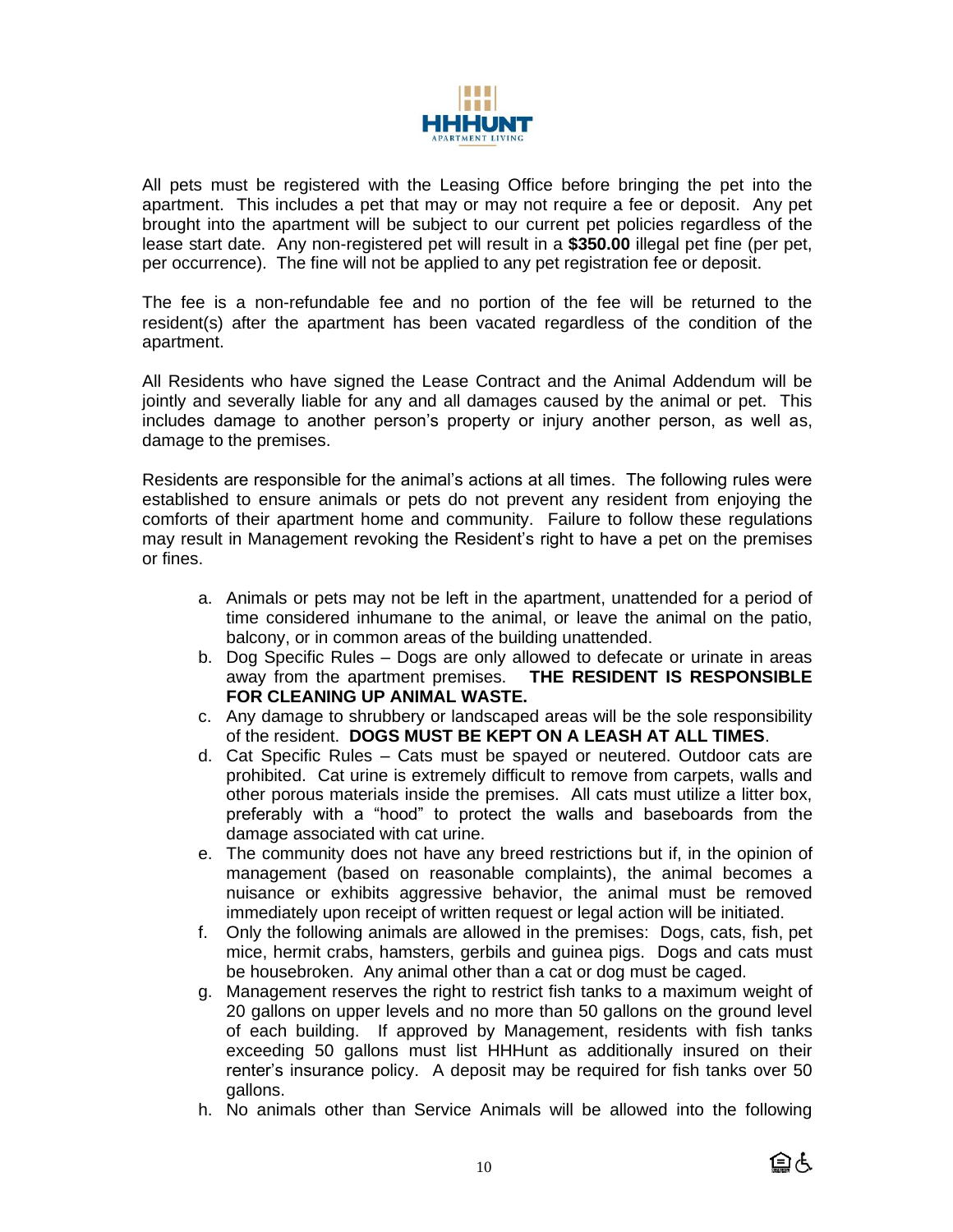

areas: Swimming pool areas (due to health codes, no animal is allowed to swim in the pool), laundry rooms, clubrooms, recreational facilities, or other common indoor areas.

- i. Pets weighing 100 pounds or more may be required to reside in a  $1<sup>st</sup>$  floor apartment.
- j. Our community utilizes Poo Prints (Doggie DNA service) and all dogs must be swabbed upon move-in. Each dog will be issued a green tag which must be worn. Please pick up after your pet and remember to have them on a leash always while outside of the apartments (unless they are in the dog park). We take this seriously at Abberly Market Point since the safety of our two and four legged residents is very important to us. Fines will be immediately issued to those found not following these rules. Fine may range from \$25-\$200. This will be charged to the resident's account and will be collected at move-out, if unpaid, from the deposit.
- k. We do not allow visiting dogs at Abberly Market Point. All dogs must be approved by the office to come to the community.

Management may add additional rules at any time and agrees to notify Resident(s) in writing. Additional rules at specific HHHunt communities may apply and will be listed in a separate addendum and/or lease contract.

# **LANDSCAPED AREAS**

We appreciate your efforts in helping us maintain our community as a source of pride for you and your guests. Please refrain from walking or riding bicycles, scooters or skateboards through landscape beds or lawn areas, walk pets away from landscaped areas to protect the materials and report any bicycles or equipment that you noticed being stored or parked on the lawns.

Any damages resulting from a failure to abide by this policy will be charged accordingly. Please be aware that a specific day for weekly landscape maintenance (mowing) cannot be guaranteed.

## **PARKING**

Please be advised that parking is on a first-come, first-served basis and cannot be individually assigned to a specific resident.

- 1. To assure adequate parking for residents' vehicles, boats and trailers may only be parked in designated areas, if available.
- 2. Out of respect for your neighbors, if you have two vehicles park one of them in a lesser-used section of the lot and ask guests to use auxiliary parking lots.
- 3. Please do not park in front of trash compactors or dumpsters, in front of garages (unless rented by you), on the grass, in fire lanes or any other area that is posted as a no parking area. **Improperly parked vehicles will be towed at the vehicle owner's expense/responsibility.**
- 4. Please park regularly used motorcycles two to a space whenever possible. Due to fire regulations, motorcycles and motorbikes cannot be parked in storage areas or on balconies, patios, decks or in the common hallway area. When not in daily use please park in an auxiliary parking lot. Always use a

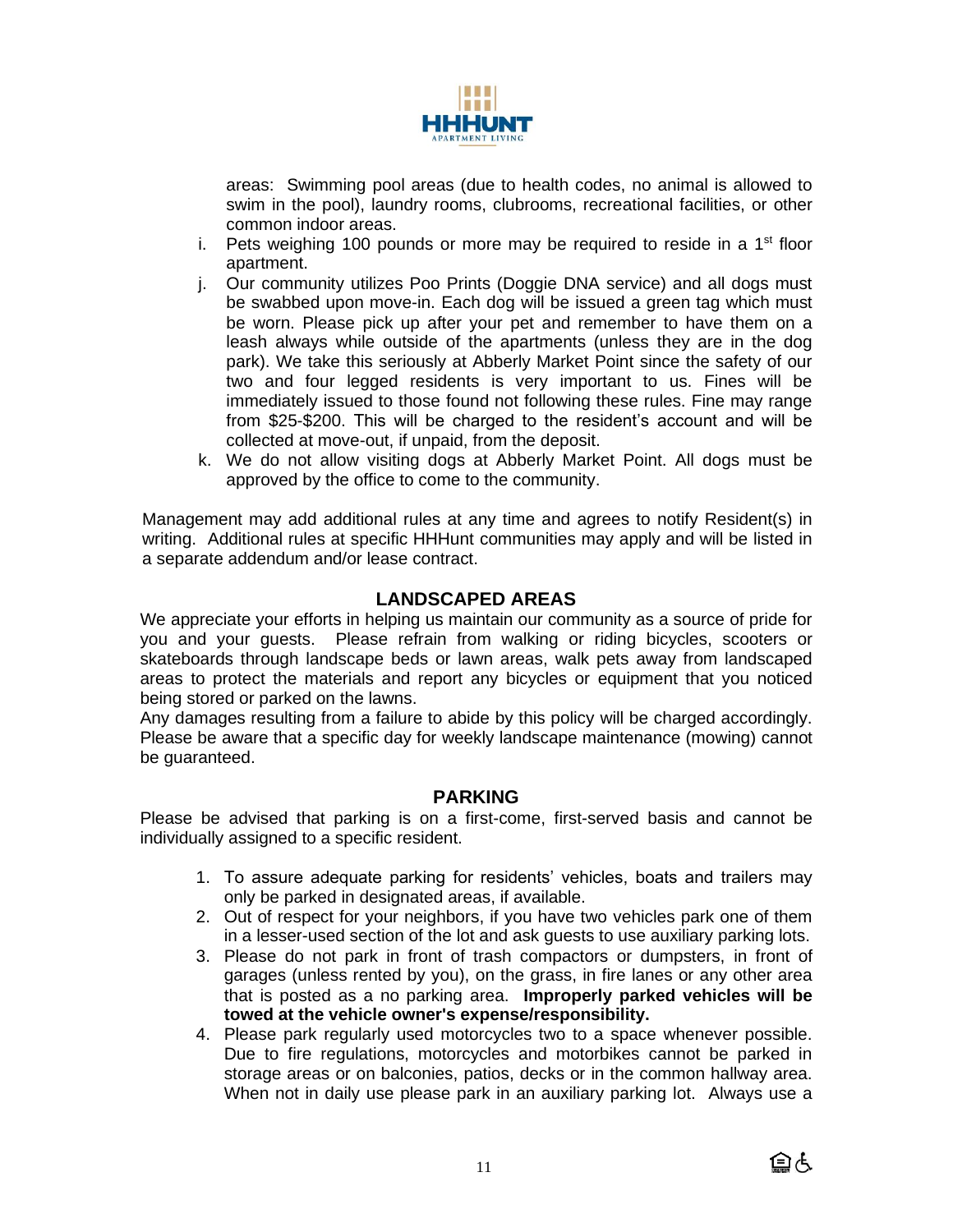

pavement protector for kickstands (such as a coaster). Any damages caused by kickstands to the pavement will result in a **\$100.00** repair fee.

- 5. It is important that all of your vehicles be registered with the Management Office to avoid problems with notification in the case of accidents or theft. In the unlikely event of a motor accident or vandalism, please call the local Police Department (see Neighborhood Information section for emergency and non-emergency phone numbers).
- 6. In order to help maintain a beautiful environment, no vehicle repairs or maintenance will be permitted in the community. Car washing and detailing may be done in designated areas.
- 7. Please report any loitering observed in the parking lots to the Police and subsequently to the Management Office. Your observance protects you and your neighbors.
- 8. Abandoned and unused vehicles cannot be parked on the premises. They will be towed within 48 hours days.
- 9. Vehicles must be operable and have valid current license plates. "Operable" means the vehicle must have air in the tires and have all major components intact, including windows and windshield.
- 10. Vehicles covered in mud or excessive dirt are not to be parked on the property.2

We ask that all residents, visitors and guests observe these rules so that there will be adequate, convenient parking for everyone.

# **REFUSE AND TRASH**

HHHunt provide refuse and trash containers for the residents of each community. The container will either be a dumpster located in close proximity to each building or a central compactor positioned in a convenient location within the community.

Please note the following guidelines for appropriate disposal of all refuse and trash.

- All large boxes should be broken down and cut up before being thrown away or deposited into the provided cardboard recycling center.
- In the event that the trash container is full, please use another available dumpster (if applicable) or deposit the trash within the compactor enclosure and contact the Management Office.
- The garbage disposal in your kitchen is to be used for food waste **only**. If you have any questions regarding its use, please call the Management Office or refer to the policy titled How to Care for your Apartment within this Handbook.
- Resident trash left on landings, the entry halls or breezeways, under stairs, placed in common area trash receptacles (laundry rooms, pool area, picnic areas, etc…) or otherwise improperly disposed of will result in a fine of **\$50.00** per bag to the resident.
- Unwanted household furniture SHOULD NOT be placed into the provided compactor/dumpster, within the enclosure or on the surrounding pad. Any furniture larger than two (2) square feet should be taken to a waste center or may be picked up by Salvation Army, Goodwill or Am Vets.
- Any packing materials such as bubble wrap, paper or packing "peanuts" should be put into a garbage bag prior to disposal in a trash container.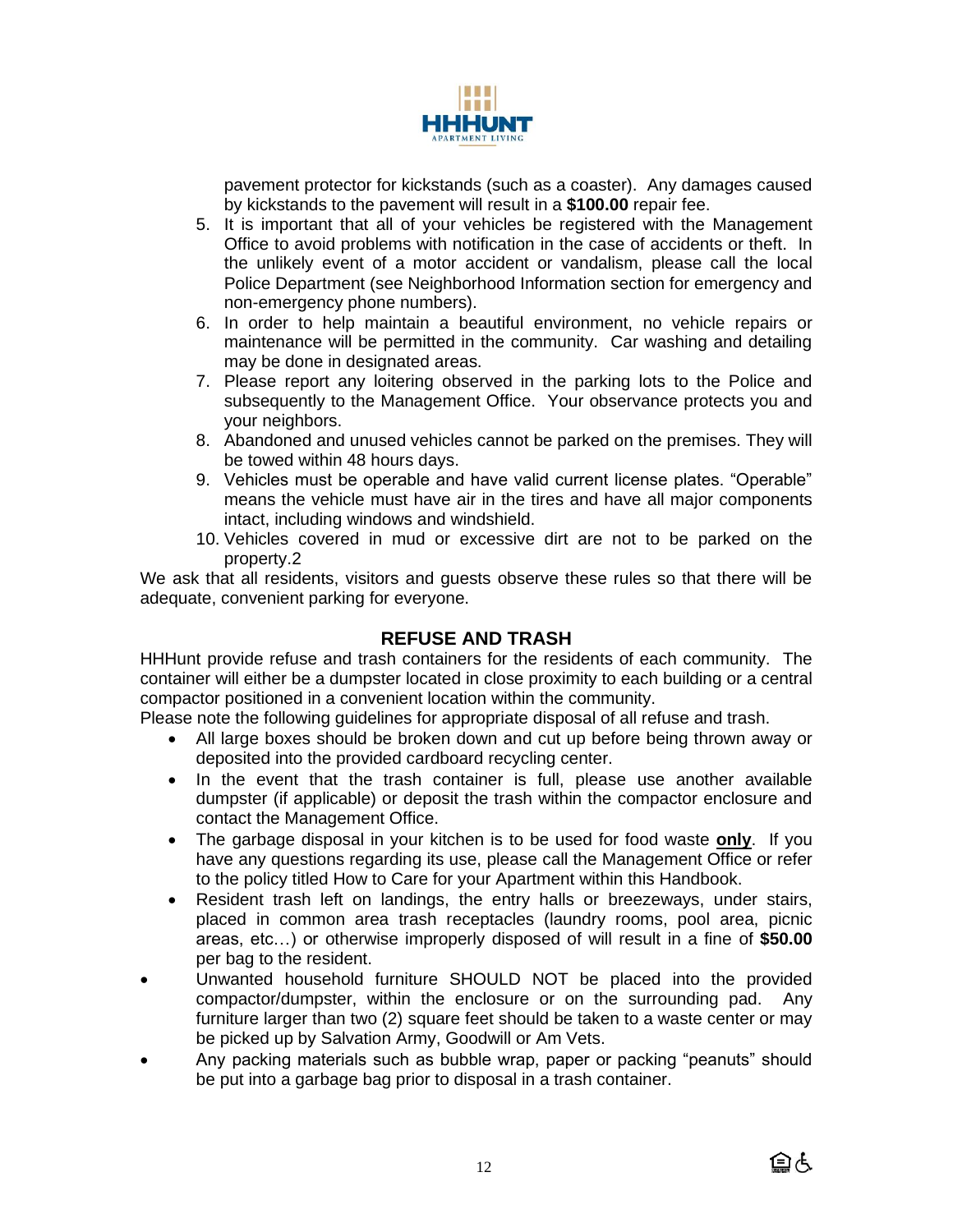

## **RECYCLING**

Many of our communities are pleased to offer our residents the option of recycling. The recycling area is located adjacent to the compactor and features an 8-yard dumpster dedicated to cardboard recycling. Just break down your boxes and toss them in!

Where available, we have placed collection bins adjacent to the compactor for plastic, glass, aluminum, newspapers and other recyclables.

### **GRILLS**

For your convenience **Abberly Market Point** provides grilling options on a first come, first served basis to all our residents. **Due to Fire Code, personal grills, whether charcoal or gas, are not prohibited on the patios or balconies within our community.**

## **VISITORS AND GUESTS**

Residents are responsible for all actions of their occupants, visitors, and guests and should review pertinent policies and regulations with their visitors and guests. Please have guests park in a lesser-used section of the parking lot or use auxiliary parking lots.

## **SUPERVISION**

Please help us ensure the comfort and enjoyment of the community for all residents. Do not allow members of your household to play or loiter near construction sites, in or around dumpsters, parking lots, or other hazardous areas. Members of your household should not play in hallways, entryways, roadways, stairs and common areas. Be especially careful concerning locations for the use of sleds, skateboards, roller skates/blades, bicycles, etc. Please review what to do in the event of a fire and the proper ways to utilize appliances.

## **LOCK OUTS**

The staff of **Abberly Market Point** WILL NOT be available after office hours if you are locked out of your apartment. We cannot allow our staff members to provide this service as it is a potential liability and could be dangerous for our employees.

## **ENTRY HALL/BREEZEWAYS**

According to fire regulations entry halls and/or breezeways must be clear at all times to provide a safe passage for all residents and guests. Please be aware that it is a fire hazard to store any items, including bicycles, in the entry halls, breezeways, stairwells or common areas of the buildings unless specifically agreed to by Management.

Plants, small patio furniture and doormats are allowed near your front door but must not block access to the stairwells or any apartment homes. If an item is being stored in the breezeway, stairwell or common area Management will remove it without prior notice and a **\$25.00** charge will be assessed to the resident.

## **BICYCLES**

Residents may own and enjoy bicycles within the community however you may not: store bicycles in the hallways or breezeways

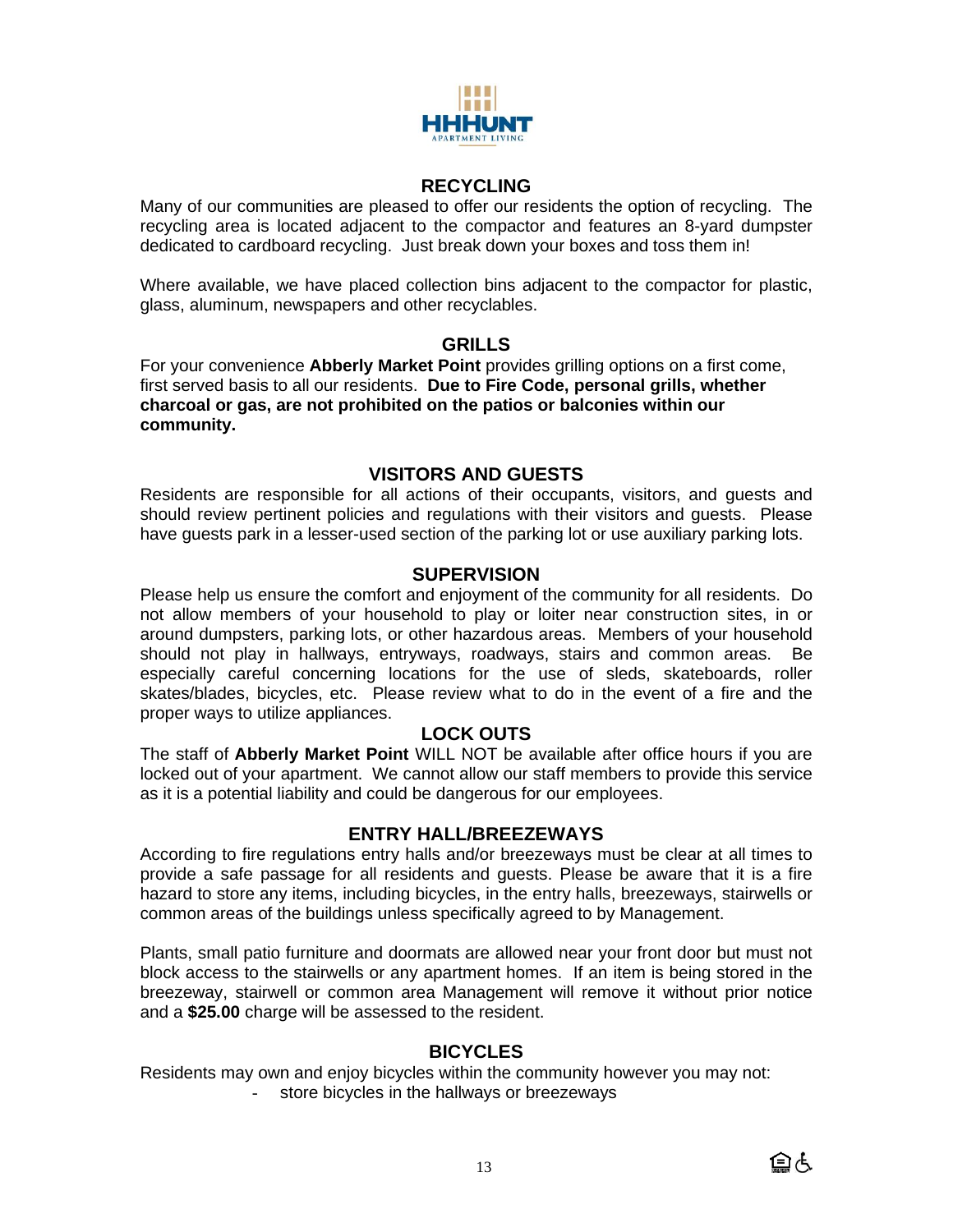

- store or park bicycles on the lawn or any landscape area

## **SATELLITES**

Satellite dishes are permitted at HHHunt communities that offer apartment homes with a balcony or patio. The installation of a satellite dish is permitted only with Management approval and will operate in apartments with a patio or balcony facing southwest, to capture the satellite signal. The following restrictions also apply:

- The permitted size of the dish cannot exceed 1 meter in diameter.
- Satellite dishes must be installed **within the balcony or patio area** of the apartment.
- The installation of the dish **can not** include the drilling of any holes or precarious placement such as on a pole or device that extends the dish beyond the balcony rail.
- Satellite dishes may not be installed or placed on any common area of the building or grounds, including outside walls, outside windowsill, roof, landscaping or any common area balconies or stairways.
- Residents installing a satellite dish **must provide proof of liability insurance** specifically relating to the satellite dish. The policy must be in effect through the entire term of the lease agreement and any renewal agreements.

# **SIGNS / NOTICES**

Residents may not place any signs or other advertising material on or in windows, hallways, doors, mailboxes, or outside the building unless posted on a bulletin board provided by Management. These boards may be provided in laundry areas and/or mail kiosks.

Management reserves the right to remove any notices that are time sensitive (and the time frame has elapsed), those that may be considered offensive to other residents or for any other reason.

Newsletters, notices and memos to the residents from the Management Office may be posted on apartment door(s), in the entry hall or breezeway or at the entry to the buildings. These notices will be removed in a timely manner to maintain a neat appearance throughout the community.

# **NOISE (COMPLAINTS)**

Apartment living requires consideration for others, especially where noise is concerned. Since most noise problems are not due to residents being intentionally inconsiderate, but due to a lack of awareness of the problem, we suggest that personal contact with the noisy resident will solve most situations.

In the event that you do not feel comfortable discussing the noise issue with a neighbor, please feel free to contact the Management Office and a Team Member will address the issue on your behalf.

As a last resort and/or if it is after Management Office hours you may contact the local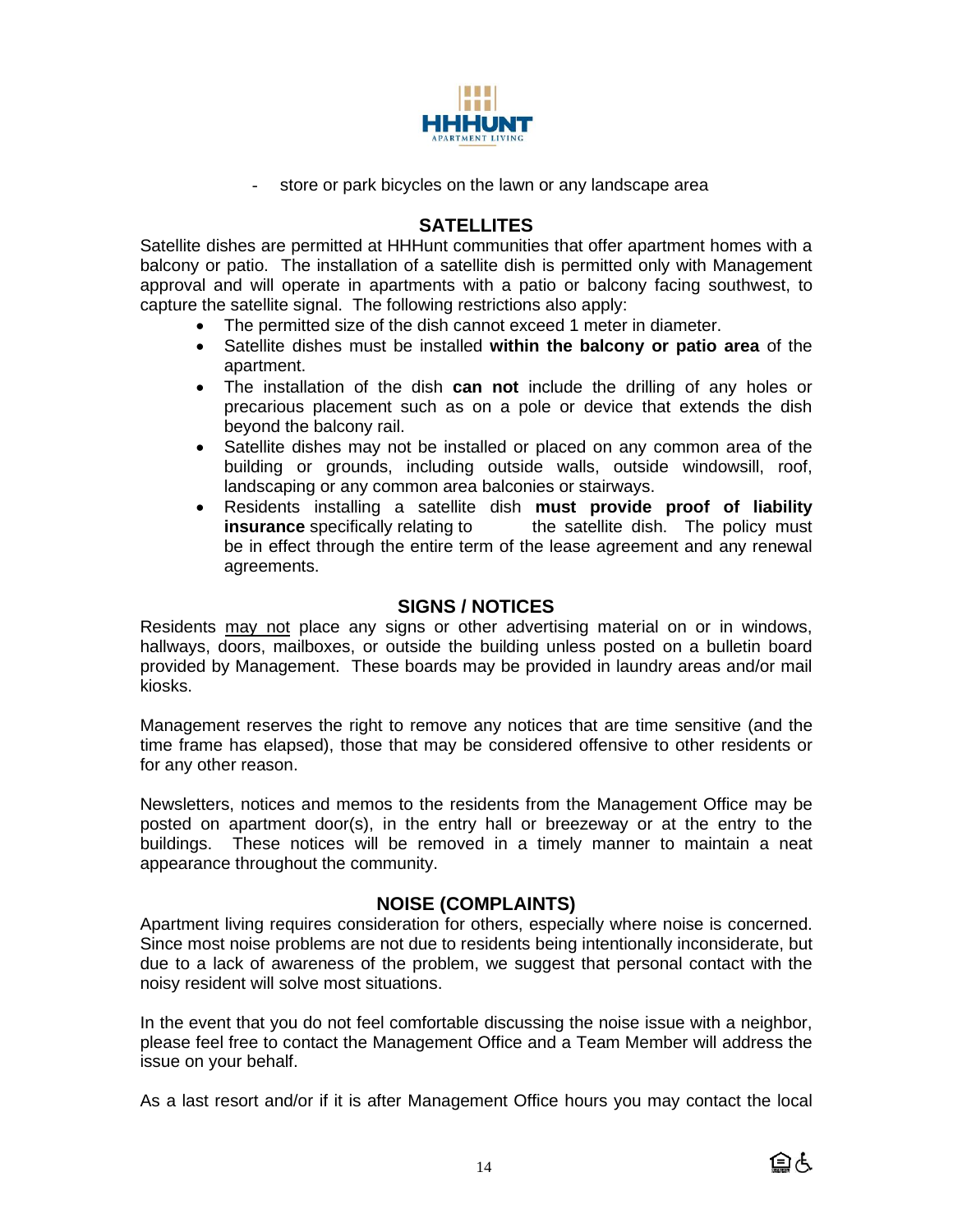

Police Department for corrective action. Should you contact the police department, we request that you also alert the Management Office on the following workday, giving the apartment number of the offending resident and the circumstances surrounding the complaint.

### **Continued complaints, with Management's verification of the issue, may result in further action against the resident including termination of the lease agreement.**

# **PIANO / MUSICAL INSTRUMENTS / HOME THEATER SYSTEMS**

Pianos, musical Instruments and/or home theater systems are allowed with the consent of Management. HHHunt reserves the right to direct placement of the piano, musical instruments, subwoofers/speakers to reduce the possibility that use of those items will disturb your neighbors. In the event that continued noise complaints result from the use of a piano, any other musical instrument, or home theater system Management may request that it be removed from the property.

## **PARTIES**

A party should not be an unpleasant experience for you, your neighbors or Management. Please plan carefully when inviting guests and do not issue open invitations. Be reminded that you are RESPONSIBLE FOR ACTIONS AND DAMAGES OF GUESTS, INVITED OR UNINVITED WHILE THEY ARE ON HHHUNT PROPERTY.

For social functions at your apartment, please try to follow these simple rules:

- 1. Keep balcony doors and windows shut. If it is a warm night, please turn the air conditioner "ON" its lowest setting.
- 2. Please maintain guests inside the confines of your apartment with the entrance door closed. AND PLEASE...advise your guests not to linger in the hallways, stairs, entranceway or parking lots.
- 3. Alcoholic beverages and cups or cans must be kept inside your apartment.
- 4. Restrict attendance to friends (less than 15), not admitting people whom you do not know, or cannot control. Please do not extend "blanket" invitations. These unexpected guests usually have a total disregard for you or your continued residency, yet you are held responsible for their behavior.
- 5. When parking, please do not allow guests to block entrances to building areas or park on the grass. Guests should park in secondary parking away from buildings.
- 6. If you have a function and feel you no longer have control of your guests, please contact the Police Department for assistance.

# **MOLD AND MILDEW**

To maintain the apartment and to protect the health of residents, other occupants and guests, all residents must follow the guidelines below: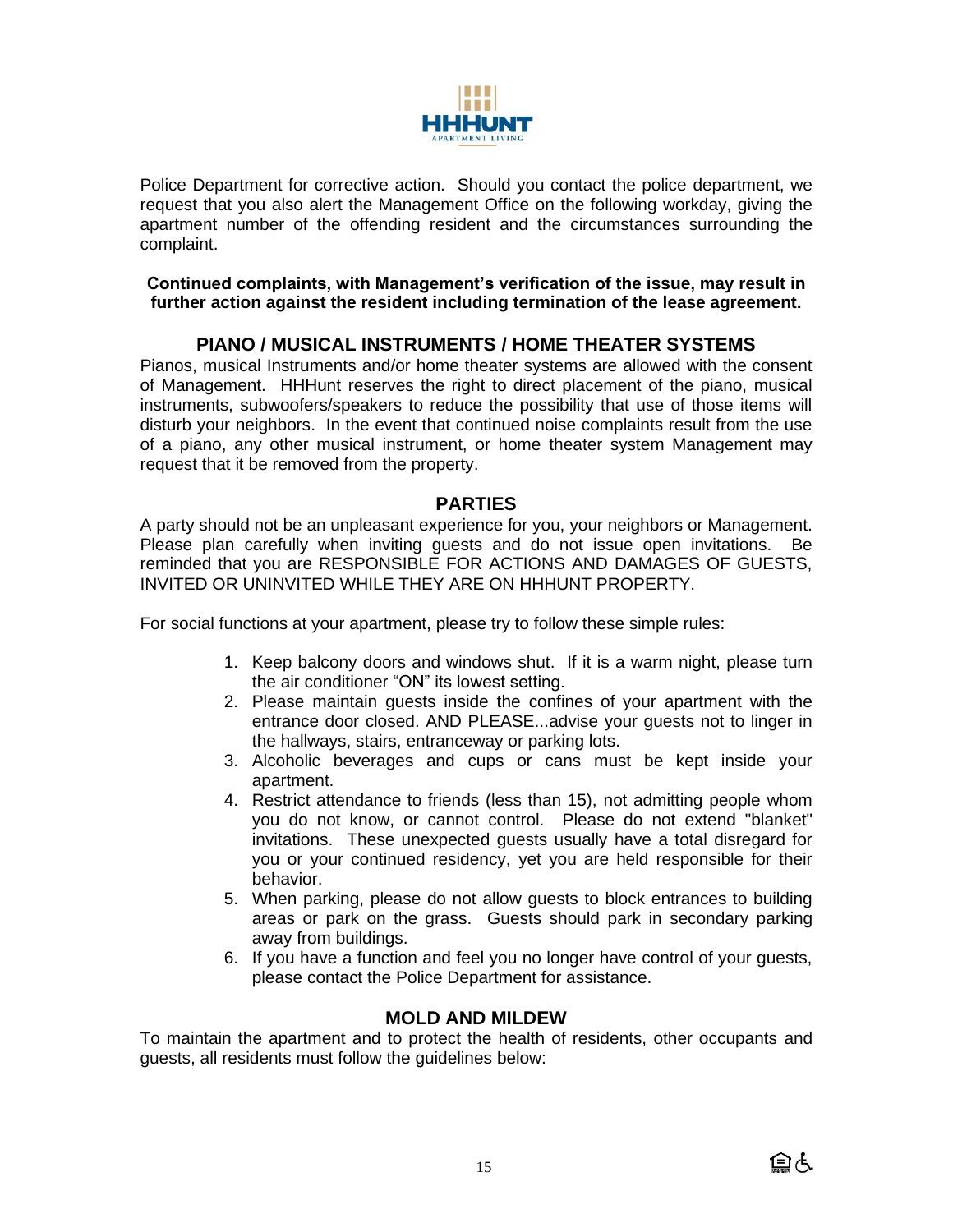

- Maintain appropriate climate control to reduce humidity levels by running the HVAC system at all times. Maintain temperature at or below 75° F.
- Clean and dust the apartment on a regular basis and remove visible moisture accumulation or condensation on windows, walls, and other surfaces as soon as it becomes apparent. Do not overfill closets and storage areas. See section titled Condensation for tips and answers about condensation.
- Avoid blocking or covering any of the heating, ventilation or air-conditioning ducts in the apartment. Keep furniture at least two (2) feet away from air intake vent and move away from walls and corners.
- Use fans to circulate air, including using bathroom and kitchen exhaust fans to vent excess moisture.
- Immediately report any of the following to the Management Office:

a. Evidence of water leaks or excessive moisture or standing water inside the apartment or in any common areas.

b. The presence of mold, mildew, or similar growth in the apartment, which cannot be removed by applying a common household cleaner, or any mold/mildew growth that re-appears.

c. Malfunction of any part of the heating, ventilation, air conditioning, plumbing, or laundry systems in the apartment.

d. Any inoperable doors or windows in the apartment.

Upon notifying the Management Office of the issue, you must fully cooperate with service and management team members by allowing them access to repair leaks, and properly remediate any affected area.

Please be aware that you will be solely responsible for damages caused to the apartment, to all personal property present and any injuries or adverse medical condition suffered resulting from a failure to comply with the guidelines outlined above.

## **CONDENSATION**

#### **What is this water on my windows?**

Water or frost on windows is condensation. Condensation is formed when warm moist air comes in contact with cooler dry air just as a bathroom mirror will "steam up" after a hot shower. The inside or outside of your window can sweat or fog because of temperature differentials.

#### **Are my windows to blame?**

Faulty windows do not cause condensation. Glass is usually the place you first notice condensation because glass surfaces have the lowest temperature of any of the interior surfaces in the house.

#### **Then what's the cause?**

The moisture in the air causes condensation. The reason you may observe more condensation in your home is because of modern energy efficient homebuilding techniques and products.

The insulation and construction materials used today are designed to keep cold air

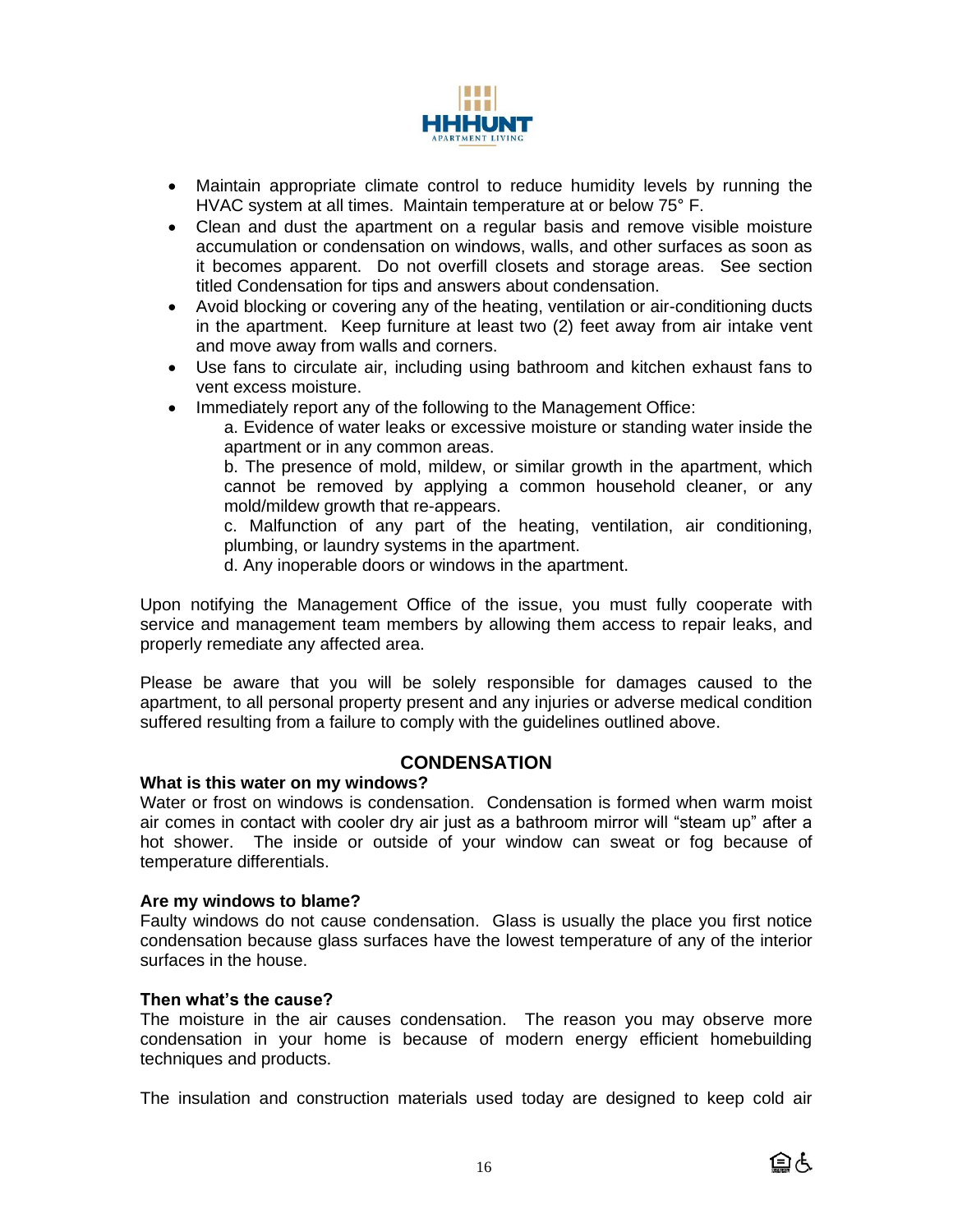

outside. This is especially true of new windows. While energy efficient designs and weather stripping keep cold air outside, they also keep warm moist air inside. Older window designs were less efficient, and consequently allowed moisture to escape.

If you didn't have as much condensation before replacing your old windows, it's probably because they were drafty. Good windows and insulation all create barriers to the air exchange of a home. When combined with the additional water vapor (moisture) from showers, cooking, or from clothes dryers not vented to the outside, the result is excess moisture and a high relative indoor humidity level.

### **How can condensation be reduced?**

The key lies in controlling the humidity inside your home. First, let's understand where the moisture comes from. During the hot humid summer, your house

absorbs moisture. The same principle applies to a newly constructed or remodeled home, due to the abundance of moisture from the building materials used in construction.

During the beginning of the winter when you start to heat your home, condensation occurs. After a few weeks, your home will begin to dry out and you'll see less condensation. Opening a window briefly is a quick temporary solution. The dryer cold air will enter the room while the moist air is allowed to escape.

Other steps to take include:

- Cracking open a window or door daily to air out your house.
- Opening a window or running exhaust fans longer in the kitchen, bathroom and laundry room.
- Opening drapes and blinds, allowing air to circulate against windows.
- Turning off any humidifying devices in your home.
- Installing and using a dehumidifier.

If you live in a northern climate, the above as well as the following points may be relevant.

- Adding storm windows or replacing existing single-pane windows with insulated windows.
- Keeping plants in a sunroom, or in rooms that are infrequently used during extreme cold weather.
- Adding waterproofing protection to basement floors and walls.
- Removing radiator pans until sweating has been eliminated.
- Making sure that open-faced gas heaters are connected to a chimney and using them as little as possible.

#### **When should I be concerned?**

Window condensation should only occur during extreme temperature differences and should be of a fairly small amount. During the winter months, condensation will be seen on the inside of the window. Condensation will present itself on the outside of the window during the summer months.

If you find condensation between the two layers of glass in an insulated window, the

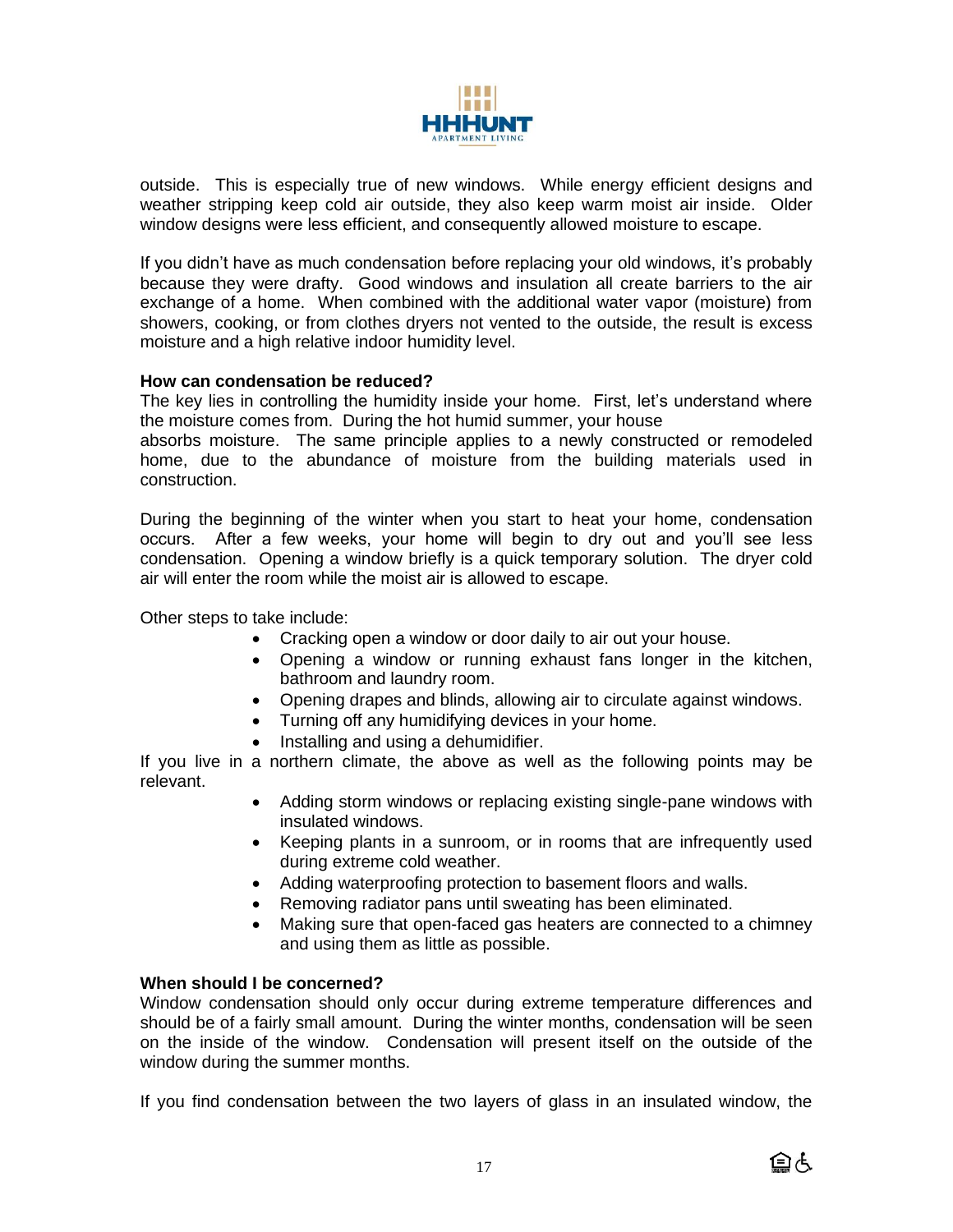

airtight seal has probably been broken and the glass will need to be replaced.

If there is too much moisture inside the home, you will find evidence during both the cold and warm seasons. Moisture spots on the ceiling or walls, peeling paint, rotting wood or delaminating plywood, moisture on exterior walls, fungus, mold or mildew growth are signs of a more serious moisture problem. Should you experience these symptoms, an expert heating & cooling contractor should be contacted in order to solve your problem.

## **WATER BEDS**

Water beds are allowed on first floor apartments only. When installing a waterbed, please consider they have the potential for serious damage and inconvenience to your neighbors. We require each resident to carry the proper insurance coverage and notify the Management Office of your installation in case there is an accident.

# **BALCONY OR PATIO**

Private balconies or patios are provided so that you may enjoy indoor-outdoor living. In consideration of your neighbors, please do not dump ashtrays, empty vacuum cleaners, or shake mops or rugs from your balcony or patio. Planters should have a water reservoir beneath so that water does not leak downstairs or stain the flooring of the patio/balcony. All accessories should be storm weighted. CLOTHESLINES ARE NOT PERMITTED ON THE BALCONY OR PATIO, NOR MAY CLOTHING, TOWELS, FLAGS OR OTHER ARTICLES BE HUNG FROM OR PLACED ON BALCONY RAILS, WINDOW SILLS, SIDING OR EAVES.

In consideration of your neighbors, we ask that wind chimes not be placed on the balcony or patio. Furthermore, we ask that items such as motorcycles, boats, signs, doghouses, cat litter boxes, etc., not be kept on your balcony or patio.

These areas should be maintained in a neat and orderly manner at all times. No upholstered furniture or indoor furniture is allowed on balconies or patios. Flammable items such as gas, kerosene, lighter fluid, potting soil or planters containing only potting soil or with dead plant material, etc. should not be stored on your balcony or patio. Tiki torches are also prohibited. Seasonal lighting is allowed, but HHHunt reserves the right to ask residents to remove the lighting if inappropriate.

NOTICE: Your balcony was designed according to safe building construction practices and in accordance with existing building codes providing for 40 pounds per square foot loading. You should be aware this provides a structure for no more than 10 persons of average weight and sundry furniture for a maximum of no more than 2500 pounds (TOTAL).

## **BIRD FEEDERS**

Although bird feeders give us the opportunity to view nature up close, birds have the potential to cause great damage to our buildings. Because of this potential damage, bird feeders are prohibited from being placed on, attached to or hung on any building or tree within HHHunt communities.

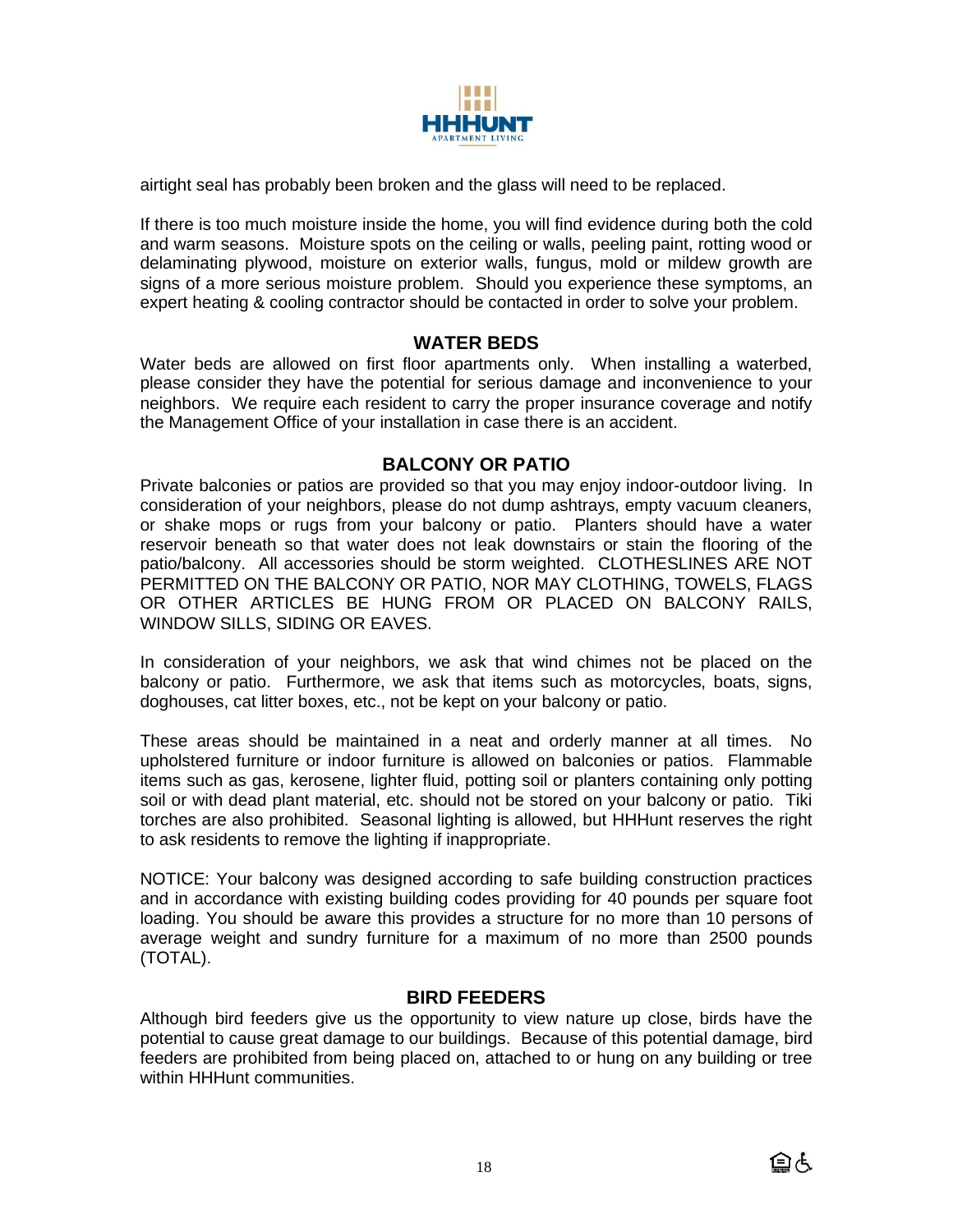

# **PONDS & LAGOONS**

Many of our beautiful communities contain ponds or lagoons. No swimming, wading, fishing, or boating is allowed. Skating on ponds or lagoons is also prohibited.

# **FITNESS CENTER**

We are pleased to offer our residents a fully equipped fitness center that is accessible **24 hours a day**. The facility offers a variety of equipment for all types of workouts and features cable television and radio access.

The fitness center is accessible by utilizing a key provided by Management or an amenity access card issued to you at move-in. **The key or access card is not to be given to guests or anyone under the age of 16 years or to persons who do not reside at the community. If the fob is lost, we will charge a \$00.00 replacement fee.**

For your safety, please review the following items before using the fitness facility:

- 1. Check with a physician before using the equipment
- 2. **Guests and persons under the age of 16 MUST be accompanied by a lease holding adult**
- 3. Use the equipment at your own risk
- 4. Guests must be accompanied by a resident of the community
- 5. Report any problems to the Management Office
- 6. Please keep the facilities clean
- 7. HHHunt is not responsible for lost or stolen items

# **CAR CARE CENTER**

For your convenience, many of our communities offer a specialized area for your car washing needs. The carwash is open from **10:00am** to **10:00pm**. This area is located adjacent to the maintenance office and consists of a washing bay and a vacuum. For your safety and the safety of others, please obey the following guidelines:

- The carwash is for washing cars only
- No vehicle maintenance is permitted
- Please help us keep the carwash area clean by removing all trash and personal items
- Report any issues to the Management Office
- Please pull out of the bay when washing is complete so that others may utilize this amenity

# **PLAYGROUND**

Many of our communities offer a playground, which is available to all residents and guests. Adequate supervision is required. Please keep this area safe and enjoyable by not littering and reporting any problems to the Management Office. HHHunt cannot be responsible for injuries, damages or losses associated with the use of the playground. **No glass is allowed within the playground.**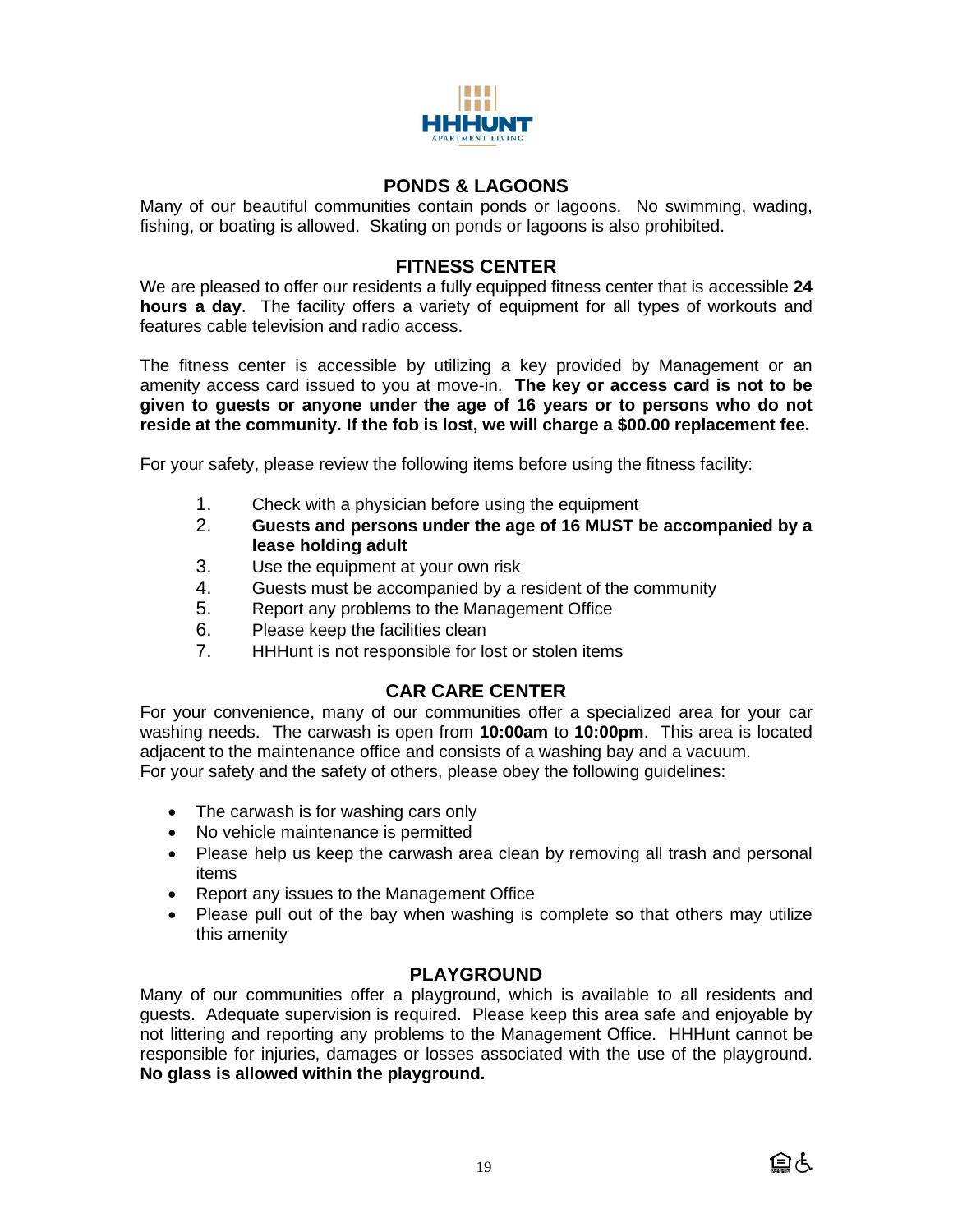

## **BUSINESS CENTER – TECHNOLOGY LOUNGE**

The business center is available for use **24 hours a day** and is stocked with office supplies. The business center has computers with high speed Internet access, a fax machine, and a copier for your convenience. Please let the office know if any of the equipment is not working properly. Guests must be accompanied by a resident of the community.

### **We ask that you limit your computer time to thirty (30) minutes if another resident is waiting**

# **VIDEO SURVEILLANCE**

Residents are advised that areas of our clubhouse and amenities are monitored by video surveillance. The cameras have been installed and may not be tampered with, moved or disabled.

Residents agree that the presence of video surveillance does not imply or guarantee their safety and release HHHunt of any liability. Further, residents agree that any actions in violation of the lease or the community's rules and regulations that are captured by video surveillance may result in fines, a revocation of privileges or termination of the lease.

## **WI-FI (WIRELESS INTERNET ACCESS)**

Our community is pleased to offer residents Wi-Fi in the clubhouse and pool area. Please be advised that this service does not provide a secure Internet connection and all content or data transmitted via Wi-Fi may be viewed or accessed by others. Residents utilizing the Wi-Fi connect do so at their own risk.

## **CLUBHOUSE**

We welcome our residents to join us in the clubhouse to watch T.V., relax and enjoy the amenities or just get away for some quiet time. We must ask, however, that anyone utilizing the clubhouse be considerate of others. The clubhouse is also where we work to welcome you to your new home. All guests must be accompanied by a resident of the community.

## **POOL REGULATIONS**

The regulations listed below are for the protection of all residents and the community and may be supplemented by additional regulations provided at move-in or listed in the pool area. HHHunt strives to ensure a safe, sanitary pool facility and your cooperation with these rules will be greatly appreciated.

Management will enforce these rules and regulations. Failure to comply may result in fines and will be considered a direct violation of your lease agreement. Repeated violations of regulations could result in termination of the lease agreement.

You will need a key fob to gain access to the pool. The gates will automatically open at **10:00am and lock at 10:00pm**.

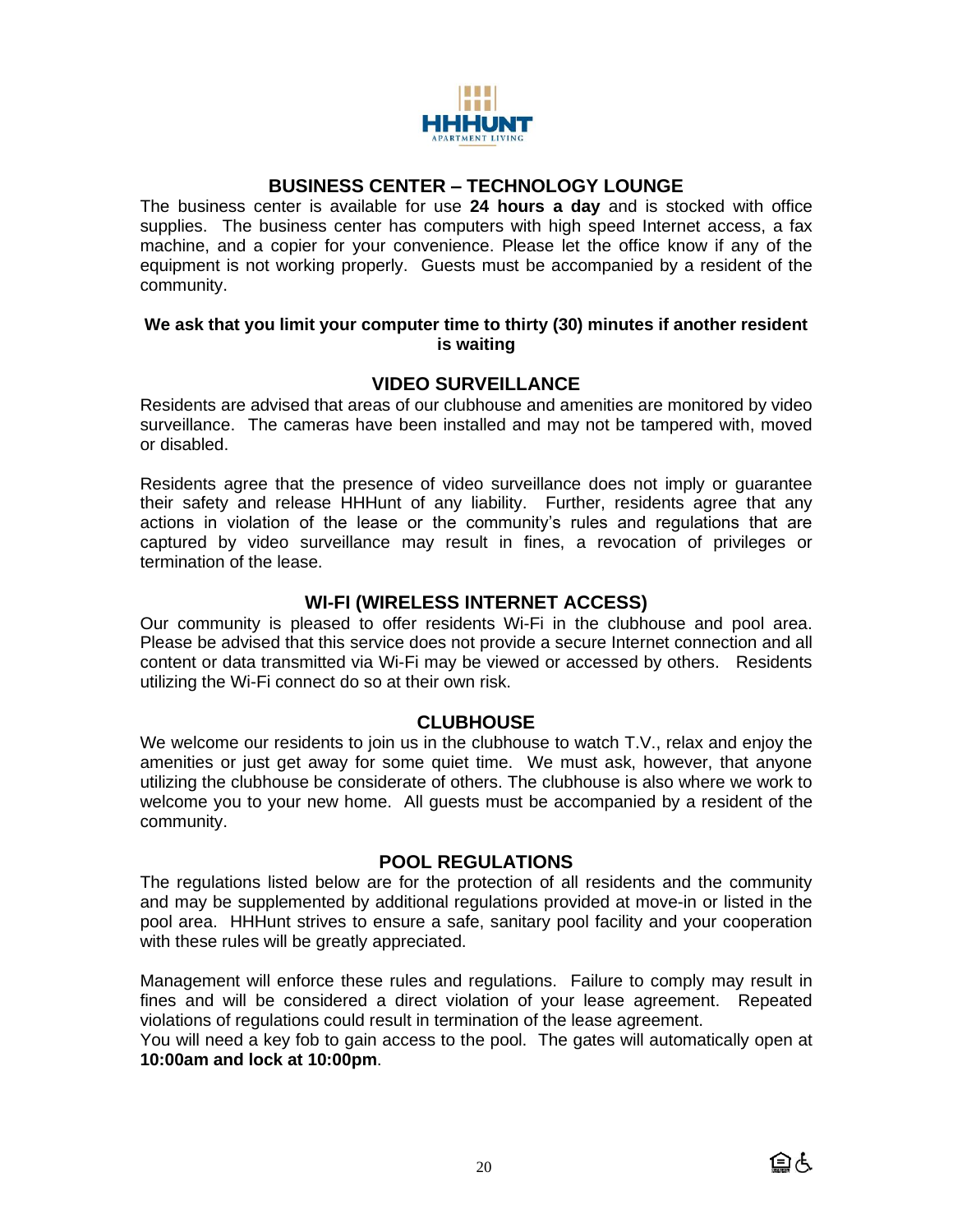

- 1. All persons using the pool or sunbathing deck do so at their own risk and sole responsibility as HHHunt does not assume any responsibility for any accidents or injuries in connection with the use of the facilities.
- 2. All personal articles must be removed from the pool area upon leaving. HHHunt will not assume any responsibility for articles lost, stolen or damaged.
- 3. **Glass of any kind is strictly prohibited within the pool enclosure. Beverages MUST be in non-breakable plastic containers.**
- 4. All swimmers must shower prior to entering the pool.
- 5. Guests of residents **MUST BE ACCOMPANIED BY THE RESIDENT AT ALL TIMES unless approved by Management.** Only two guests per apartment will be allowed at any one time without prior approval of Management. If in the opinion of Management there is insufficient room at the pool for residents, guests will be required to bring their own lounge chair.
- 6. Please place a towel over the lounge chair prior to using oils or lotions. The compounds in sunbathing lotions and oils cause discoloration of the vinyl straps.
- 7. **An adult must accompany persons under the age of 16 at all times unless your community provides a lifeguard.**
- 8. In the event that a lifeguard is on duty, additional regulations will be provided.
- 9. Noisy or disturbing behavior such as horseplay, running or screaming should be avoided at all times. Music is only allowed using earphones. No footballs or Frisbees in pool area – pool related toys only.
- 10. **NO PETS ARE ALLOWED IN THE POOL ENCLOSURE AT ANY TIME.**
- 11. All posted regulations must be observed.
- 12. Proper attire should be worn at all times.
- 13. Pool hours are posted at the entrance to the pool. In some regions, our pools are open year-round. For all others, the pool season lasts from late spring until fall each year by order of the Health Department. Specific dates will be provided by Management for opening and closing. The pool will never open earlier in the season nor close later in the season regardless of the weather.
- 14. **No bicycles, scooters, skateboards, roller-blades or any other wheeled items will be allowed within the pool enclosure.**

# **PACKAGES**

Packages will not be accepted at the Management Office We offer Parcel Pending as an amenity to collect packages.

# **SMOKE DETECTORS**

The smoke detectors within your apartment home are installed to provide early warning against smoke. The detector features a photo-electronic cell to detect abnormal smoke accumulation and a horn alarm to sound the warning and alert the household to the presence of threatening smoke.

Smoke detectors are either wired directly into your apartment's electrical system with a battery back-up or are battery operated. If electric, occasionally the alarm signal may be heard for a brief instant in a random manner due to voltage surges caused by electrical storms or because the battery back-up needs replacement.

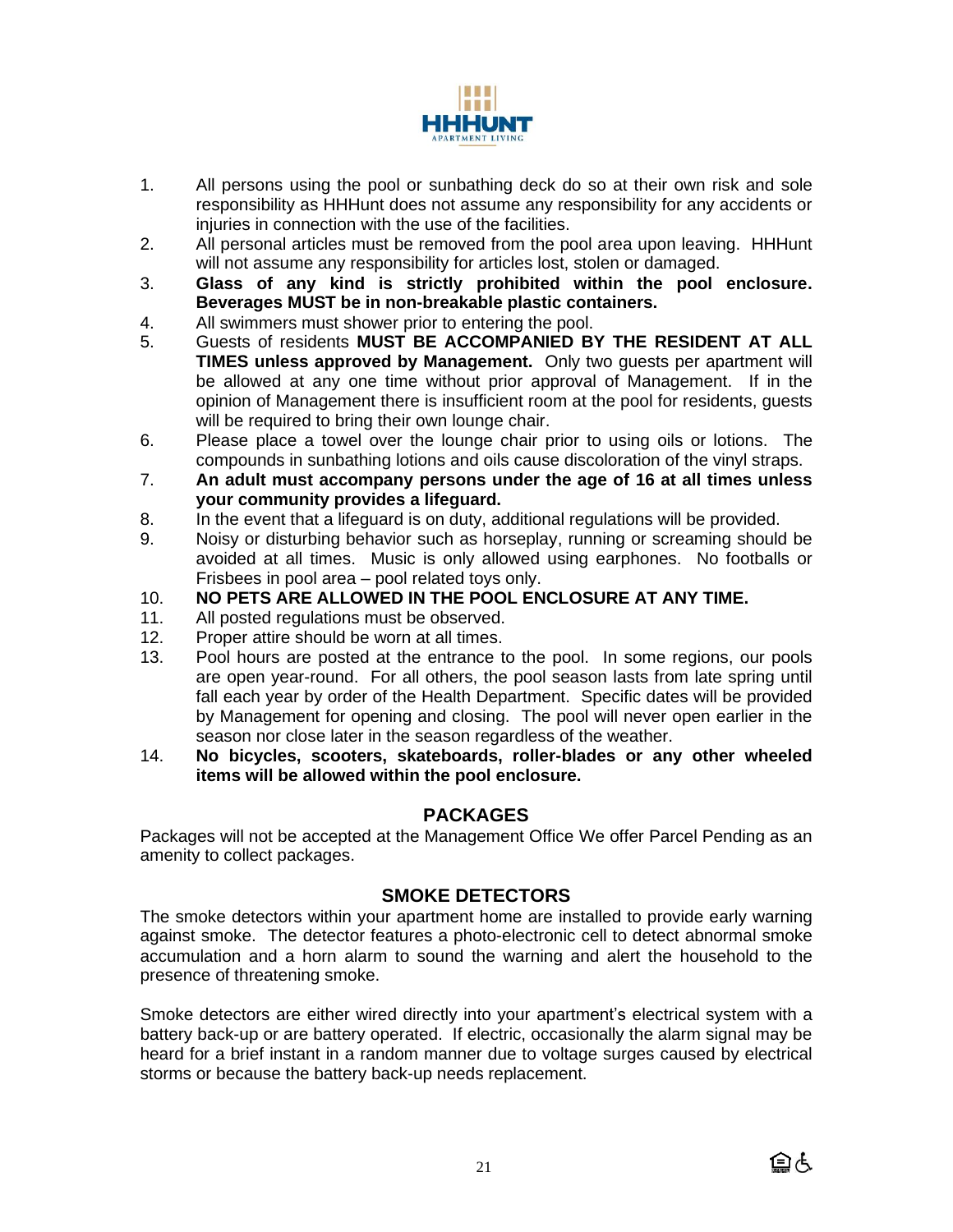

If your alarm should go off and there is no smoke or if the detector beeps repeatedly, please call the Management Office to request service.

If battery operated, take the smoke detector down and disconnect the battery. Replace with a new battery or call the Management Office to request that the battery be replaced.

#### **Whether battery operated or electric, YOU, the resident, are responsible to maintain your smoke detector under state and local law and in accordance with your lease agreement.**

The smoke detector will be in operation at the time of move-in; thereafter, it is the residents' responsibility to notify the Management Office if the detector light goes out. This is for you and your neighbors' protection in the unlikely event of a fire.

DO NOT DISCONNECT YOUR SMOKE DETECTOR!! Since the law requires that the detectors be in operation at all times, YOU, the resident could be held liable for unhooking this fixture during your residence while it is in operation. May we suggest you help us in maintaining the smoke detector for everyone's safety. Your cooperation is greatly appreciated.

## **FIRE SAFETY TIPS**

What you do in the first five minutes of a fire can make a difference. Your actions may save your life or the life of your family and neighbors. First, determine if everyone is out of the apartment. Next, pull the fire alarm pull station closest to your apartment (if provided) and call 9-1-1. Retreat to a safe distance and above all, DO NOT PANIC.

Fires rise and spread through open doors and stairways. If it is safe to do so, close all doors on the way out of your apartment. However, leave the door unlocked so that the Fire Department may enter to control the fire.

"An ounce of prevention is worth a pound of cure." Remember, fire thrives on fuel and air. If you can safely remove one of these elements, you can help stop the fire.

No resident is allowed to keep gasoline or other combustible materials in their apartment or are permitted to do anything which would increase the possibility of a fire (i.e., keep motorized vehicles in building or on patios). Above all, you can prevent fires by taking these simple precautions:

- 1. Make sure matches and cigarettes are completely cold before they are discarded
- 2. Keep matches out of the reach of children
- 3. DO NOT SMOKE IN BED
- 4. Never throw water on a grease fire occurring on the stove or in the oven. Only use baking soda or keep a fire extinguisher close to the kitchen

## **FIRE EXTINGUISHERS**

Fire extinguishers have been provided in each building for your protection. Fire extinguishers work by removing oxygen from a fire thereby smothering it. Each resident

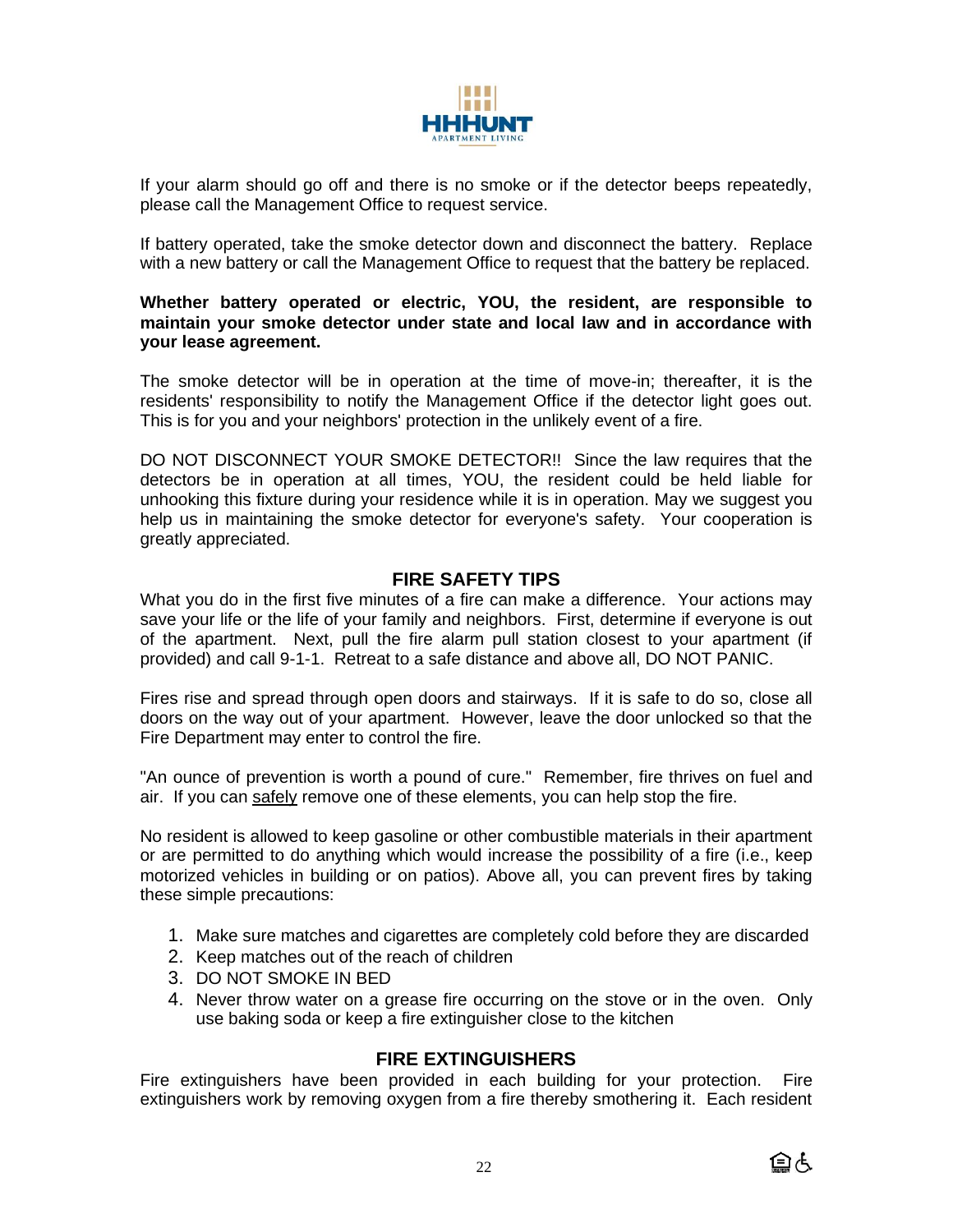

should familiarize themselves with the location of the fire extinguishers upon move-in.

In the event that a resident must discharge a fire extinguisher to stop a fire, please contact the Management Office immediately so that the extinguisher may be recharged.

Please be advised that theft or misuse of a fire extinguisher is a violation of the lease agreement. Any and all damages resulting from the misuse of a fire extinguisher will be the resident's responsibility including the recharging of the extinguisher.

Please note that the fire extinguishers have been inconspicuously marked for identification in the event that they are stolen. If you witness someone removing or misusing a fire extinguisher please report them to the Management Office, you could save someone's life!

## **SOLICITING**

No soliciting or handbill distribution is permitted within the community. "No Soliciting" signs have been posted and will be strictly enforced. To protect yourself and others, we ask that you contact the Management Office should you encounter a solicitor within the community or if someone attempts to solicit door-to-door.

## **SNOW REMOVAL**

Snow removal is a shared responsibility between the residents and the community staff. Our team works very diligently to remove snow and ice from the parking lots, sidewalks, and stairways in the community. We recommend that residents keep a broom, snow shovel, ice scraper and de-icer on hand to personally remove snow from their vehicles and around it.

Although our team is the best around, we cannot be everywhere at once so please be patient when calling about snow removal requests. Please park your cars at least 3 feet from the curb when weather predictions include snow accumulation. This will help our snow and ice removal team when clearing the sidewalks and making them safe for passage. Additionally, please report any extremely hazardous areas to the Management Office.

# **GOING OUT OF TOWN?**

If you have occasion to be away from home on vacation or just out for a few days, please remember:

- $\checkmark$  Do not leave a key hidden for any reason.
- $\checkmark$  Discontinue or hold newspaper deliveries while you are out of town.
- ✓ Advise the Management Office of your plans and where you can be reached.

If your neighbor is away and you notice unusual activity or persons loitering, please contact the Police Department and/or the Management Office immediately.

# **EXTERMINATOR**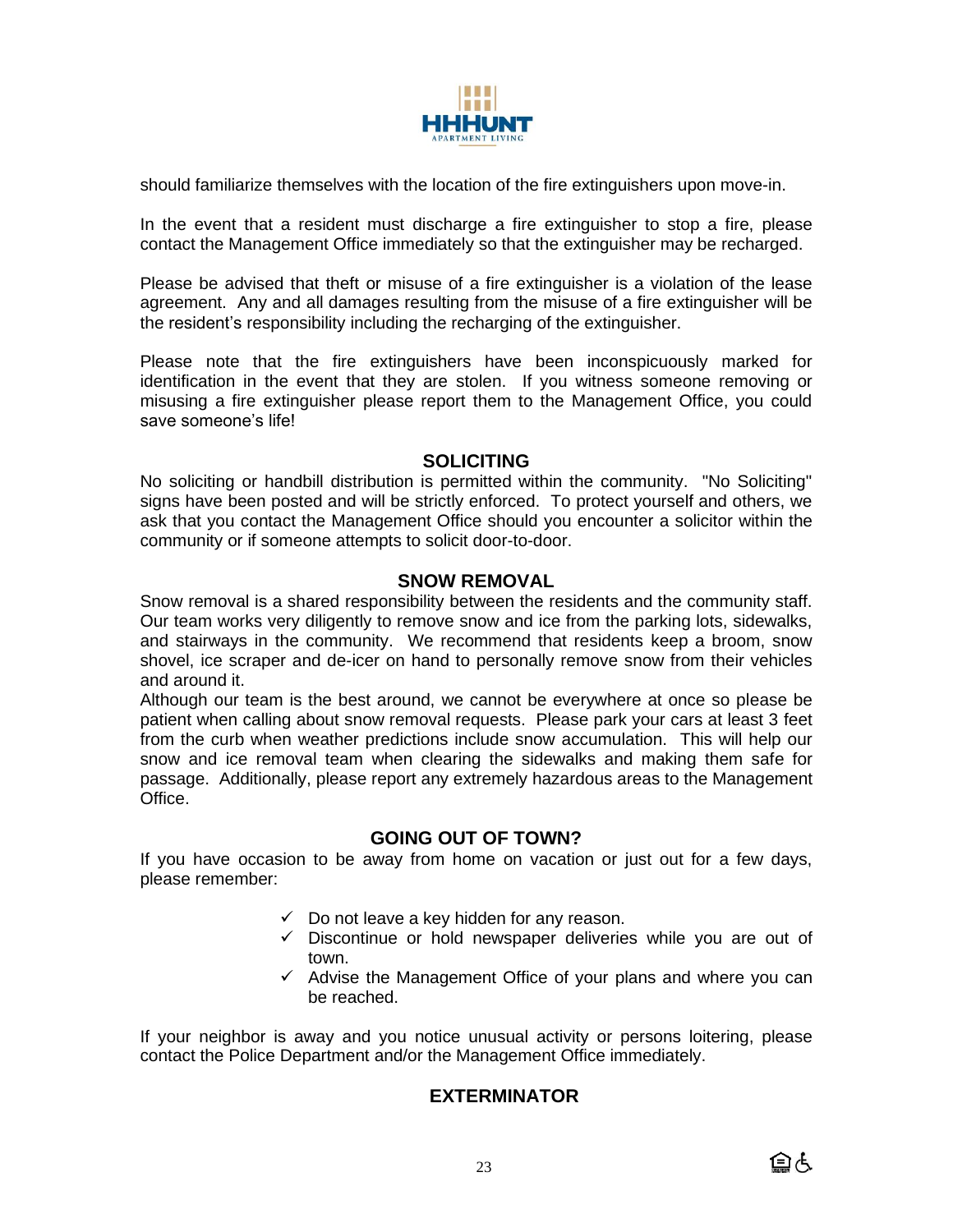

As part of our service to our residents, a pest control company has been contracted to visit the community each week. During this weekly visit, the exterminator will complete regularly scheduled extermination, will handle specific resident complaints and will treat the common areas of the community.

If you wish to request service in your apartment for a specific complaint, please contact the Management Office. Services such as flea treatments and bed bug treatments are not covered by our pest control agreements and are completed at the resident's expense. Please note that extermination will not always take effect immediately. Often, there is increased activity for a 48 hour period after extermination. The chemicals used to treat most common pests will last for 60-90 days.

Some pests require several treatments. In the event that you continue to see pests in your apartment 10 days after treatment, please call the Management Office. Please be aware that all apartments in a building may receive mandatory routine exterminating. We ask for your cooperation since even if you don't have a problem, your neighbors may be experiencing a problem. Very often the only solution is to exterminate the entire building.

Please be advised that if you request additional service and do not clear the cabinets, there will be a \$15 charge. Upon the second request, if cabinets are not cleared, there will be a \$20 charge, and our team will clear the cabinets.

## **FILTERS**

To ensure that your heating and air conditioning is operating efficiently, the Service Team will periodically change the filters. The schedule for filter changes will be distributed in the newsletter or by a separate notice. This service is mandatory and must be completed at least 3 times per year.

Please note that any personal possessions that may interfere with this service must be moved prior to the scheduled visit. This includes furniture, artwork and plants that may block access to the heating/air conditioning equipment. Please be advised that it is against fire regulations to store any items in your heating and air conditioning closet.

During the filter change visit, an inspection of your apartment will be performed. This inspection will include checking for leaks, dripping faucets, improperly flushing toilets and the general condition of the apartment. Any items found requiring repair or replacement will be noted and a service team member will return at a later date to complete the work.

# **HOUSEKEEPING/SERVICE REQUESTS**

It is the resident's responsibility to take proper care of the premises. This includes cleaning and promptly reporting any repairs needed to the Management Office. Lack of notification may result in the resident being charged for repairs and replacement due to the delay in reporting.

Management has the right to make repairs, renovations and alterations at reasonable times. If the apartment is damaged in excess of ordinary wear and tear, Management

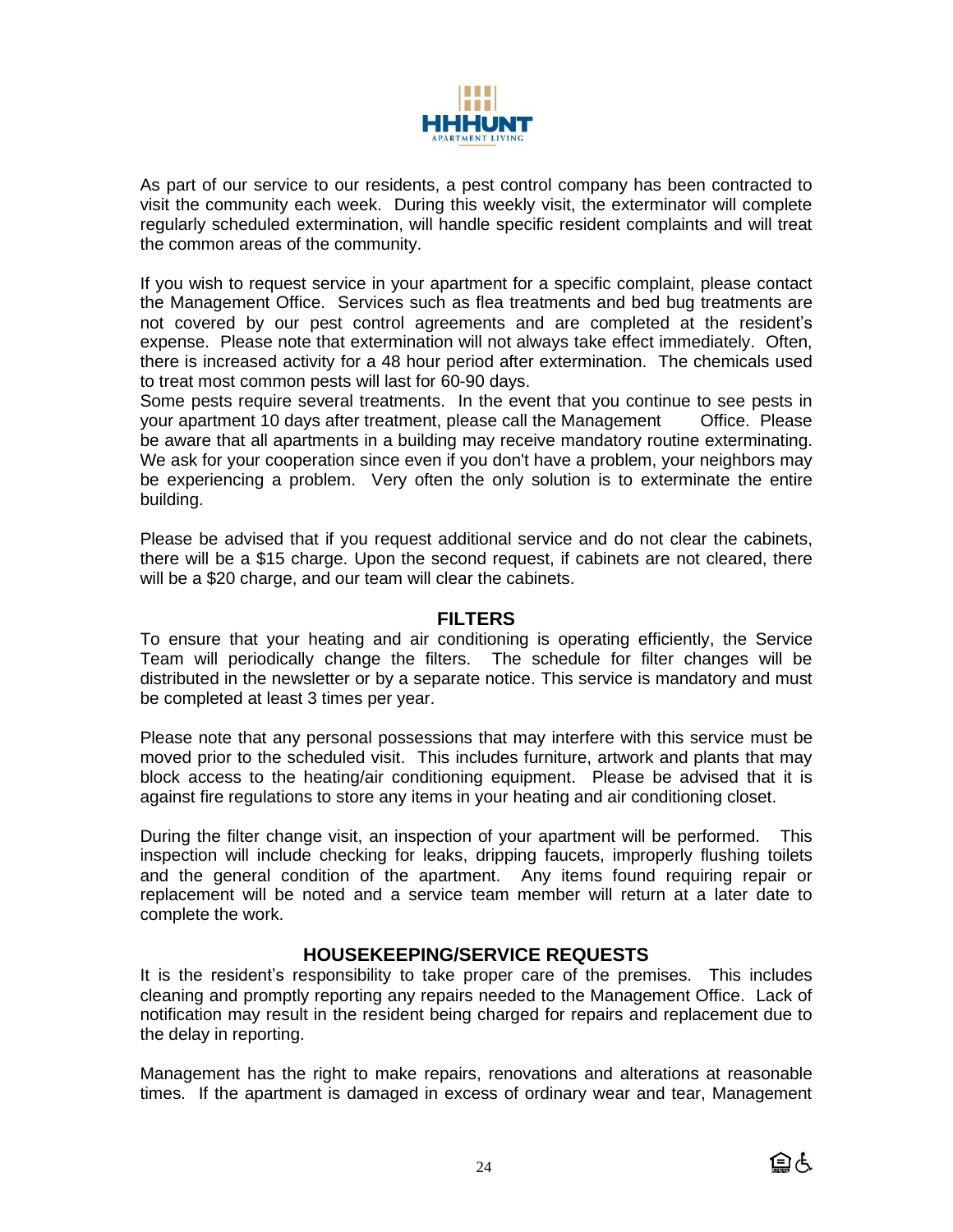

will make such repairs and replacements to return the apartment to it's original condition and the resident shall pay the cost.

## **ALTERATIONS**

HHHunt communities require written Management approval of all alterations to the apartment home by a resident. Should you wish to alter or improve your apartment home, including painting, hanging wallpaper, adding additional shelving or installing additional cable jacks, you must obtain written approval PRIOR to completing the alteration or improvement.

For your knowledge the most frequently requested alterations are listed below. Management reserves the right to approve or deny these alterations in accordance with the lease agreement. Any alterations must be removed and the apartment returned to its original condition upon move-out unless otherwise approved by Management.

- Lock changes or the addition of extra deadbolt locks.
- Shelving brackets
- **•** Permanent bolts or hangers
- **.** Any additions to wood doors requiring holes--full-length mirrors, pictures, etc
- Contact paper on shelves<br>■ Wall partitions
- Wall partitions
- Additional phone or TV jacks
- Additional 220 wall outlets
- Colored paint on walls
- Mirrors and additional wallpaper
- Washing machines or dryers (portable or standard). Unless hook-ups are provided.

# **CARPETING AND FLOORS**

We request that you care for your carpeting and flooring as if it were your own. Regular and proper cleaning is required and it is recommended that you have the carpets shampooed or steam cleaned twice a year.

To keep a carpet looking fresh between cleanings, carpets should be vacuumed twice a week--sometimes more often in traffic areas. Spots should be cleaned immediately.

The carpet must be clean at move-out excepting normal wear and tear. Presence of pet urine is never considered normal wear and tear. If the carpet has been shampooed or steam cleaned and is still visibility stained or dirty, you may be charged for additional cleaning(s). In the event that the carpet is damaged beyond repair you will be charged for the replacement of the carpet.

The kitchen and bath floors are vinyl. Solvents should not be used because such fluids loosen and soften the mastic undercoat. Vinyl flooring can be cleaned most successfully with a non-abrasive household cleaner or with soap and water.

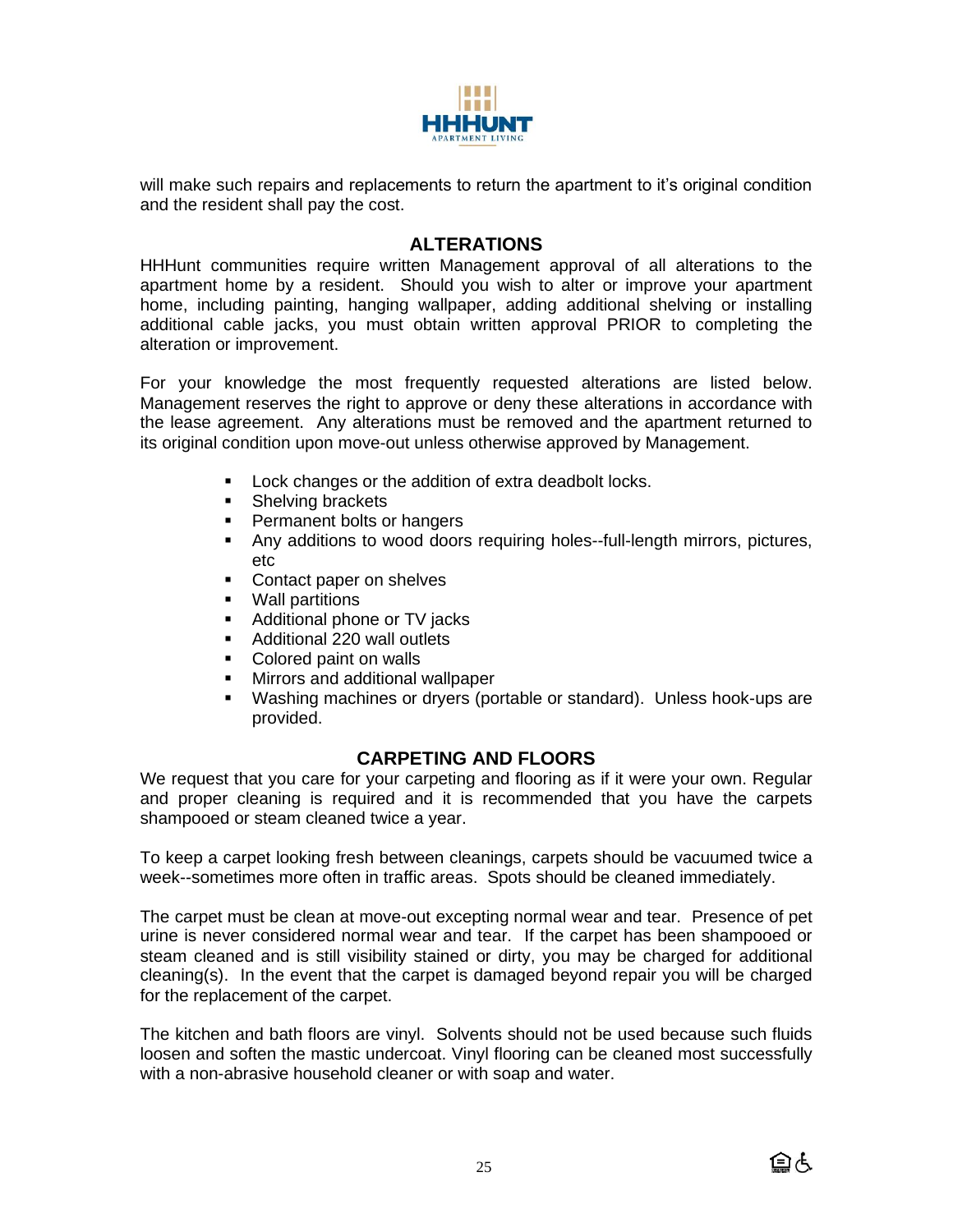

### **WINDOW TREATMENTS**

Blinds are included with your apartment home and will be maintained by our Service Team except for damages due to carelessness or mistreatment. We require that all window treatments (curtains, draperies, valances) be white backed and that you do not hang blankets, paper or other items in your windows.

### **BLINDS**

For your convenience and privacy, blinds have been installed at all windows and doors in your apartment. In the event that you have any difficultly opening/closing the blinds or problems with the blinds or rods, please call the Management Office.

At move-out, be sure to dust and/or wash the blinds and leave them clean and in place. To clean the blinds it may be necessary to take them down and wash them in a mixture of soap and warm water. Please note that you will be responsible for the cost of replacement if they require additional cleaning or are removed or damaged.

# **ELECTRICAL EQUIPMENT AND FIXTURES**

Each apartment is equipped with an electrical panel with circuit breakers in case of power overload. If you lose partial power in your apartment, locate the electrical panel and check to see if the circuit breakers are all in the "ON" position. If a breaker has tripped it will either be in the "OFF" position or will be in the middle between on and off. To reset the breaker flip it to "OFF" and then back to "ON". If that does not resolve the problem, contact the Management Office to request service. In the event of a general power failure, please report difficulties to the power company (see Neighborhood Information for the phone number).

Light bulbs for all fixtures will be supplied upon initial occupancy, replacement bulbs are the residents' responsibility unless otherwise indicated at move-in. Regardless of community policy, the Service Team will replace all appliance bulbs and florescent bulbs located in the kitchen.

For your safety, please obtain approval from Management prior to installing chandeliers or other permanent electrical fixtures. Do not use multiple outlet plugs or overload a circuit creating a fire hazard.

## **PLUMBING FIXTURES**

All plumbing fixtures should be used only for the purpose intended. Therefore, no solid articles, disposable diapers, rags, rubbish, or feminine hygiene products should be placed in them. All such waste should be placed in trash containers.

## **DISHWASHERS**

Please only use soaps that are intended for dishwashers. Liquid dishwashing soaps can cause the dishwasher to overflow and to leak.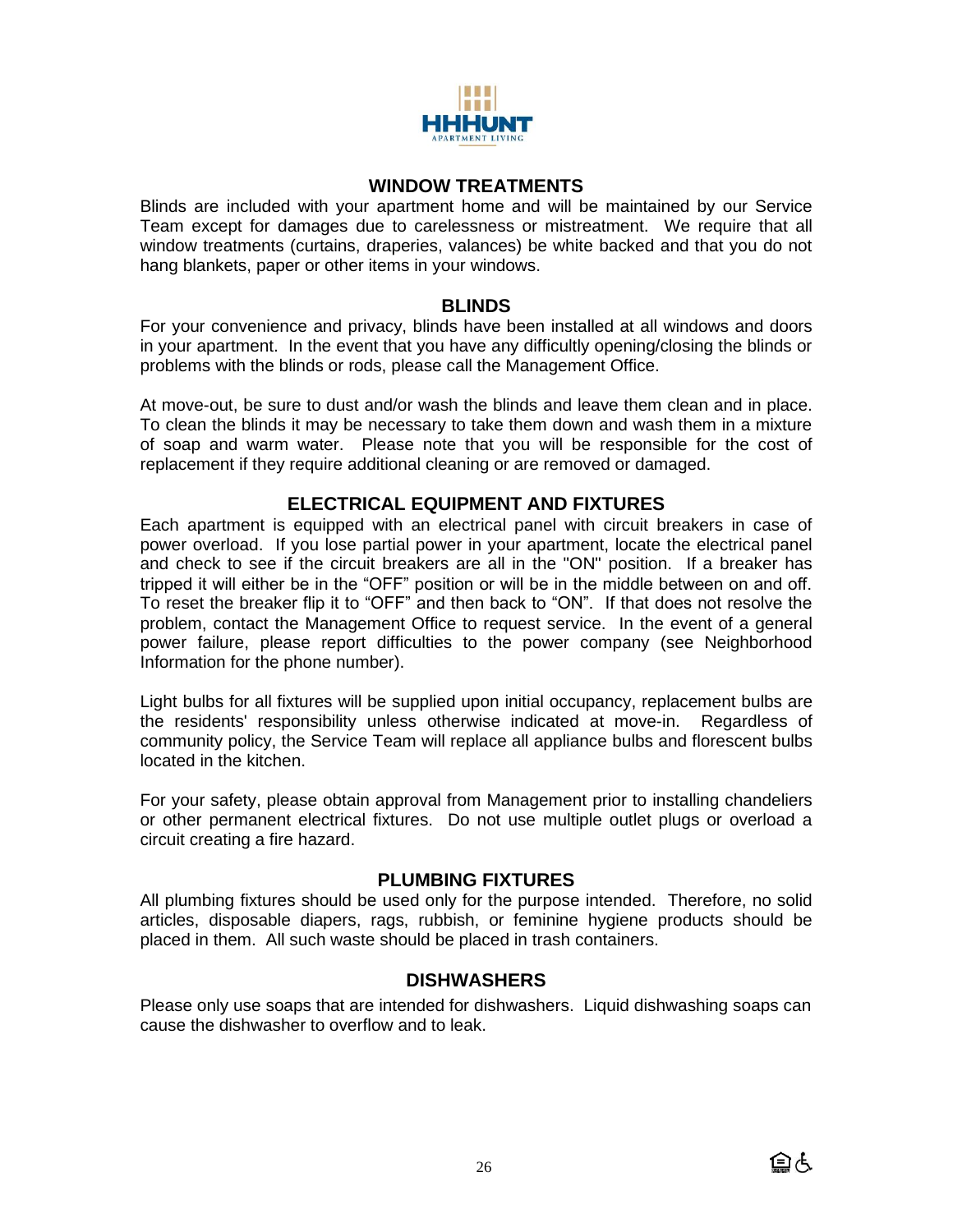

## **GARBAGE DISPOSAL**

The disposal must not be loaded too heavily. Feed garbage into the disposal slowly and in small quantities. The safety overload on the motor will shut off the unit if the disposal is overloaded. To reset the safety overload, wait three or four minutes for the motor to cool, and then push the red button on the motor (in the cabinet under the sink).

Any time the disposal is being used, COLD water should be running as quickly as possible. Even after the disposal is empty, let the water run a few minutes to clear the line.

If the motor will not start, push the reset button (red button on the motor). If that does not solve the problem, please submit a service request.

### **NEVER PUT YOUR HAND DOWN THE DISPOSAL**

Please do not discard the following items in your disposal:

tea bags

| metal     |  |
|-----------|--|
| rocks     |  |
| dirt      |  |
| paper     |  |
| dish rags |  |
|           |  |

glass cigarettes plastic banana peels grease oyster or clam shells bones corn husks

## **HEAT AND AIR CONDITIONING**

During the heating season, move the lever on the thermostat to HEAT. During the air conditioning season, move the lever to COOL. For normal satisfactory operation, it is recommended that the thermostat be set at 65 degrees in the winter and 75 degrees in the summer.

When you are changing from cooling to heating or vice versa, allow five (5) minutes to elapse between the time you turn one OFF and the other ON. The unit will have time to energize and reset, otherwise, the unit may be damaged. Please keep the air return vent clean since an accumulation of dust can affect the efficiency of the system. Do not place furnishings, artwork or plants in front of the air return vent (minimum 24in clearance).

To achieve the highest energy efficiency, many manufacturers recommend operating the heat or air conditioning 24 hours a day. In mild weather, if you prefer to shut the equipment off in late evening and use natural ventilation the air conditioning equipment should be started very early the next day before the outdoor temperatures become uncomfortable.

Do not turn your heat off if you are away during the winter months due to the risk of your pipes bursting and causing excessive damage to the building and to your personal belongings. While away, maintain your thermostat at 60 degrees or above.

## **MILITARY TRANSFER**

In the event that an HHHunt resident is in the U.S. Armed Forces and has received a permanent change of station or is deployed, the resident may terminate his or her

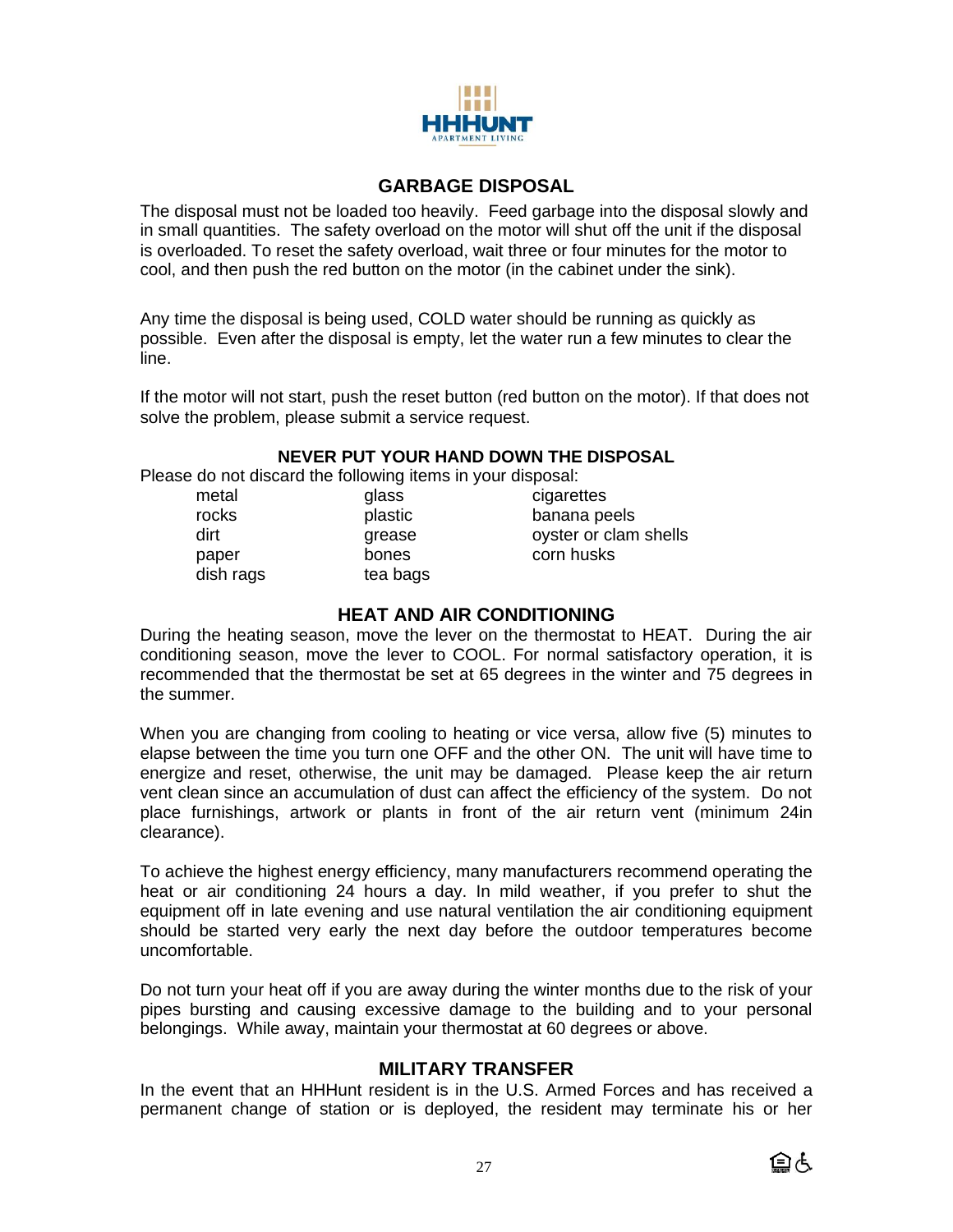

contract with a thirty (30) day written notice. Please be advised that a copy of the Orders must accompany the notice of intent to vacate.

## **HHHUNT TRANSFERS**

HHHunt offers residents the ability to transfer within the community, to another phase of the property or to another HHHunt community. The following requirements must be met prior to a transfer being approved:

- Proper move-in and move-out procedures must be followed including requalifying for the new apartment.
- Good-standing current residents will only be allowed to transfer after the initial 120 days of the lease has passed.
- **Upon request to transfer, the current apartment will be inspected for damages. If damages exceed more than \$500, resident will NOT be allowed to transfer.**
- Residents may be required to fulfill the current term of lease in addition to the lease term determined for the new apartment.
- A transfer fee may be required, please contact the Management Office to determine what fees are required.
- Management reserves the right to restrict transfers according to community policy. These restrictions may include allowing transfers only to larger apartments.
- Residents will be denied the ability to transfer in the following situations:
	- (a) If the resident is unable to qualify for the new apartment based upon the rental qualifying criteria.
	- (b) Damages to the premises exceed \$500.
	- (c) Documented lease violations.
	- (d) Payment problems in accordance with standards listed in the Rental Qualifying Criteria.
- Residents may be required to pay a new deposit or Lease Protect Fee prior to the transfer to cover damages present in their current apartment.
- Transferring residents will not be eligible for any up-front concessions being offered at the time, if any.
- Residents must provide management with a written notice and follow all vacating procedures.
- If a resident has lived at a community longer than six months a new application must be completed and verified consistent with the current screening policies.

## **MOVING DAY**

HHHunt values your residency and we appreciate you choosing **Abberly Market Point**! In consideration of your neighbors, please restrict moving in or out to the hours of 8:30am to 9:00pm each day, including weekends. Please be aware that noises do carry. All trash, boxes and unwanted items must be disposed of properly and should not be stored in breezeways or on patios/balconies.

We understand that sometimes our residents must move on. Please be sure you notify the following people and agencies approximately two to four weeks before you move:

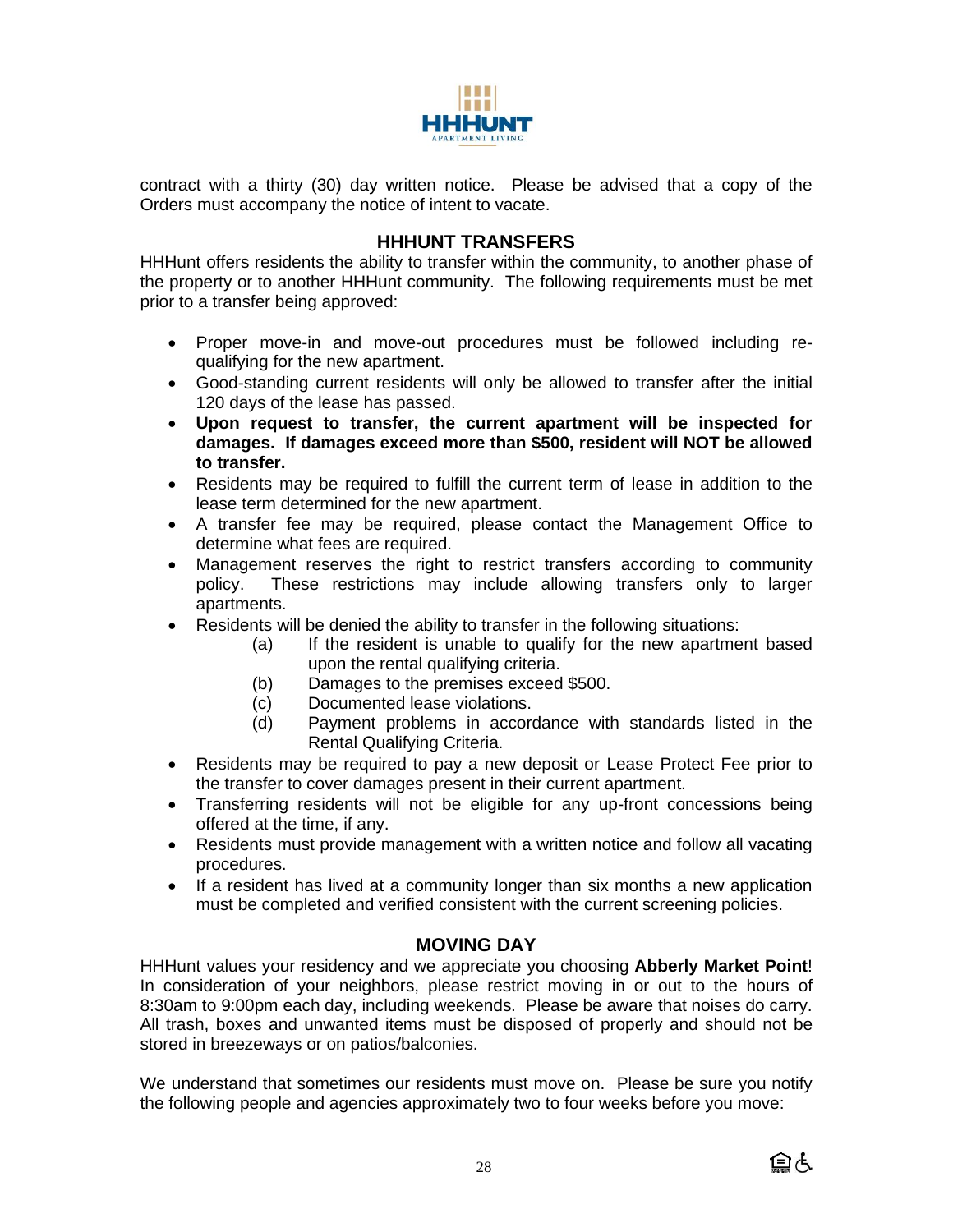

- Post Office (for forwarding mail)
- Magazine and Newspaper Publishers
- Utility Companies (give them your lease expiration date)
- Banks
- Insurance Company
- Division of Motor Vehicles
- Stores (where you have charge accounts)
- Schools (for transferring children)
- Friends
- Employer
- Doctors, Dentists, etc.

## PLEASE DO NOT FORGET TO TURN IN YOUR KEYS AND FORWARDING ADDRESS!

## **STANDARD VACATING CHECKLIST**

Upon move-out an inspection of the apartment will take place to assess any damages and apply charges accordingly. Residents have the right to be present at the inspection of the apartment upon move-out. Apartment inspections will only occur after the apartment has been fully vacated and all residents are prepared to turn in all keys, access cards, remotes, and other devices and relinquish possession of the premises. Failure to return keys will result in an additional charge of \$40-\$60.

The costs listed below are reasonable estimates of the actual costs for repairs/replacements. **This list does not represent a full list of potential damages and HHHunt reserves the right to add to or change this list when necessary.**

|                                                                             | <b>Estimated</b> |
|-----------------------------------------------------------------------------|------------------|
| <b>Guide for Move-Out Charges</b>                                           | <b>Costs</b>     |
| Trash removal (large items additional)                                      | $$25 +$          |
| Clean floors and wipe baseboards. If you have applied wax to a no-wax       |                  |
| floor, they must be stripped and cleaned.                                   | \$10-\$50        |
| Clean stove. All grease should be removed from under burners. Oven          |                  |
| should be free of burned-on grease, etc. All surfaces should be cleaned     |                  |
| inside and out, including racks and drip pans. DO NOT use oven cleaner on   |                  |
| self-cleaning ovens. Leave broiler pan in oven if present at move in.       | \$3-\$50         |
|                                                                             |                  |
| Replace drip pans (chrome or black)                                         | \$10-\$30        |
| Clean refrigerator. All surfaces inside and out should be cleaned with mild |                  |
| detergent, including underneath vegetable bin. Vacuum or sweep under and    |                  |
| behind unit.                                                                | $$5 - $25$       |
| Countertop burns and cuts.                                                  | TBD              |
| Clean interior and exterior of dishwasher.                                  | \$10             |
| Wipe down counter tops and all drawer/cabinets in kitchen and bath(s). All  |                  |
| contact paper and adhesive must be removed.                                 | $$5 - $25$       |
| Clean bathroom. Surfaces should be free of mildew. All surface adhesive     |                  |
| must be removed and medicine cabinet (if applicable) must be clean.         | \$5-\$25         |